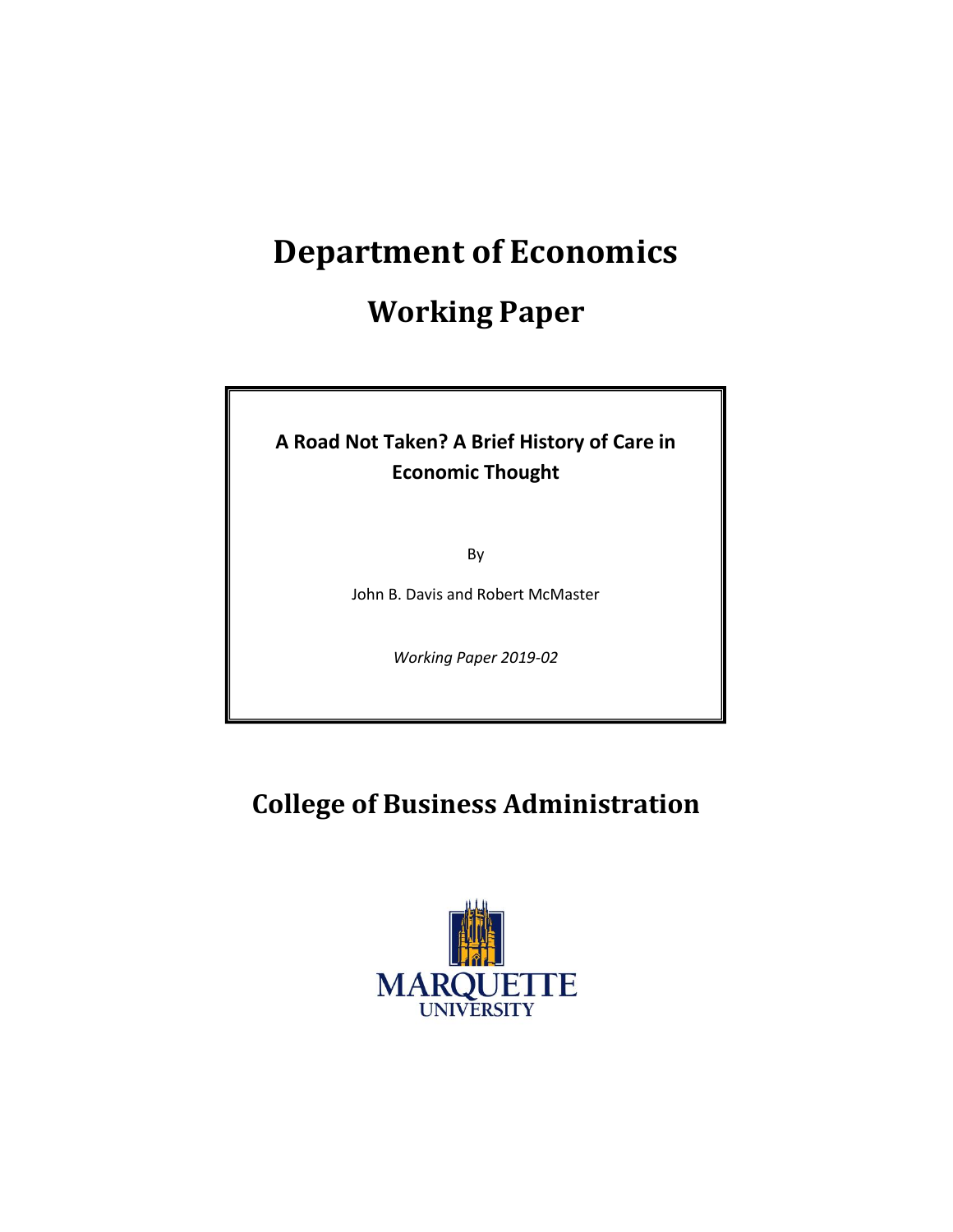*Forthcoming in European Journal of the History of Economic Thought*

### A road not taken? A brief history of care in economic thought<sup>1</sup>

John B Davis\* and Robert McMaster\*\*

\*Amsterdam School of Economics, University of Amsterdam, PO Box 15867, 1001 NJ Amsterdam, and Department of Economics, Marquette University, PO Box 1881, Milwaukee, WI 53201-1881

E-mail: john.davis@marquette.edu

\*\*Adam Smith Business School, University of Glasgow, University Avenue, Glasgow G12  $800$ .

E-mail: robert.mcmaster@glasgow.ac.uk

#### **Abstract**

Care is central to the human experience and part of the social provisioning process. Adam Smith recognized this, associating care with sympathy. Later contributions in the political economy tradition also provide scope for an analysis of care, but none as developed as Smith's. With the emergence of the current mainstream, care is marginalized. Kenneth Boulding's analysis provides an opportunity to interrogate care in the economy, but he fails to explicitly acknowledge care. It is left to feminist economics to highlight the centrality of care. An implication is that it challenges the conventional rubric of economic organization predicated on self-interest.

**Keywords**: care; Smith; feminist economics; Boulding; social provisioning

**JEL Classification**: B10; B54; I00; Z00

 $1$  We wish to acknowledge the highly insightful guidance and friendly criticisms of the editors and three reviewers of this journal. We have no doubts that they greatly improved the paper's analysis and argument. We are also grateful the participants at a session of the 2019 Japanese Society of the History of Economic Thought conference at Fukuoka University. Finally, we acknowledge the financial support of the Scottish Economic Society, which enabled the authors to progress with the writing of the paper. Of course, the standard disclaimer applies.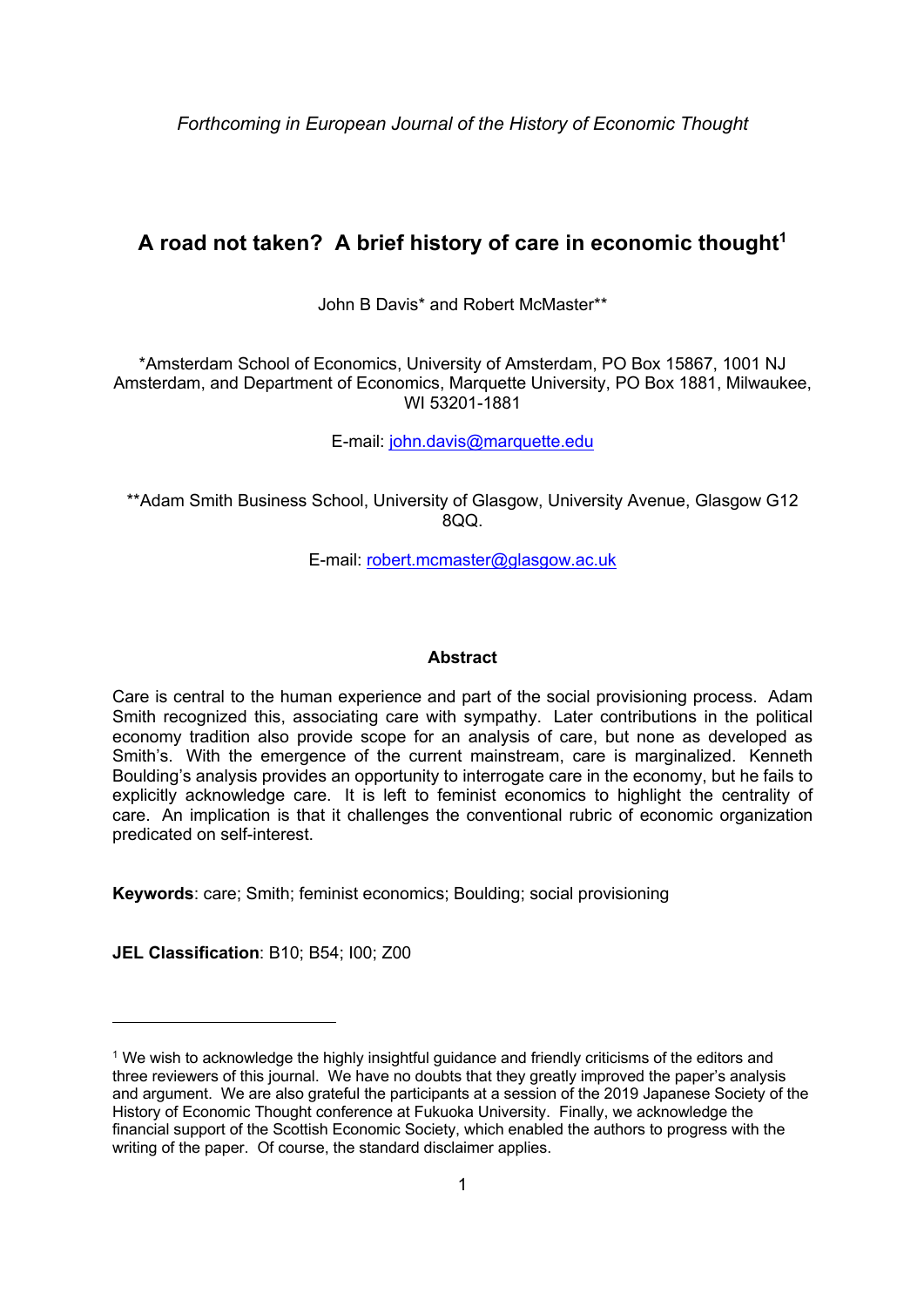#### **1. Introduction**

The literature on care frequently refers to the broad definition provided by Bernice Fisher and Joan Tronto in 1990:

"On the most general level, we suggest that caring be viewed as *a species activity that includes everything that we do to maintain, continue, and repair our 'world' so that we can live in it as well as possible*. That world includes our bodies, our selves, and our environment, all of which we seek to interweave in a complex life-sustaining web" (Fisher and Tronto, 1990: 40; Tronto, 1993: 103; Tronto, 2013: 19, original emphasis).

Accordingly, care is a complex and multi-dimensional concept. In subsequent works, Tronto (1993, 2013, 2017) defends the breadth of the definition, arguing that it provides an overarching frame within which specific forms of care may be nested. In short, care is essential to the functioning of society and our being-in-the-world (Engster, 2005). Attentive interest, concern, as well as subsequent activities and actions following such attention are all manifestations of care and caring. For much of the literature, care is profoundly relational (Himmelweit, 2007; Tronto, 2013). It has psychological (through emotional attachments and motivations), labor (through the functional delivery of care activities), and philosophical (through ethical considerations) properties (Engster, 2005; Tronto, 2013). Our purpose in this respect, is to explore how the concept of care as an aspect of social provisioing emerged and then virtually disappeared in economics.

In this paper, we trace and analyze the disparate and fragmented economic approaches to care. 'Approaches' may be endowing too much in the way of acknowledgment, as we believe that economists of all sorts – with the exception of feminist contributions – have either overlooked or failed to appreciate the centrality of care to human existence. As Julie Nelson (2016: 12) argues, "The place of care in the economy is everywhere." Moreover, Virginia Held (2006: 3) observes, "It [care] has the potential of being based on the truly universal experience of care. Every human being has been cared for as a child or would not be alive."

Perhaps as a consequence of the mechanical modelling associated with mainstream economics (Nelson, 2006), at best, care is marginalized in economic thinking (Folbre, 1995). This makes tracing a history of care in economic thought challenging. Nonetheless, to varying degrees it is possible to locate a recognition of the conditions of care in the works of Adam Smith, Karl Marx, and Thorstein Veblen. Thereafter, however, the trail becomes increasingly faint, reflecting, we venture the change in core and periphery elements in economics following the emergence and subsequent domination of thinking shaped by the utility maximizing atomistic individual. In other words, the "social provisioning" (Power, 2004) approach of political economy gave way to the scarcity, choice, and the optimization rubric of neoclassicism and modern mainstream economics.

There is much discussion in the care literature that care presents a contrasting ethical orientation to Kantian deontology, and consequentialism and utilitarianism (for example, Edwards, 2009; Engster, 2005; Gilligan, 1982; Griffiths, 2008; Held, 2006; Noddings, 1984; Tronto, 2013). Held (2006: 10) describes a care ethics as, "the compelling moral salience of attending to and meeting the needs of the particular others for whom we take responsibility." Importantly, for Held, and in sharp contrast to deontology and consequentialism, an ethics of care, "values emotion rather than rejects it" (*Ibid*.). Emotions, such as sympathy, empathy, responsiveness, and sensitivity are viewed as central to an authentic caring. This position aligns with a lineage in economic thinking from Adam Smith's *Theory of Moral Sentiments* (*TMS*) (Ballet, *et al*, 2018; Terjesen, 2011) to Nancy Folbre's (1995) noted "Holding hands at midnight" article and beyond.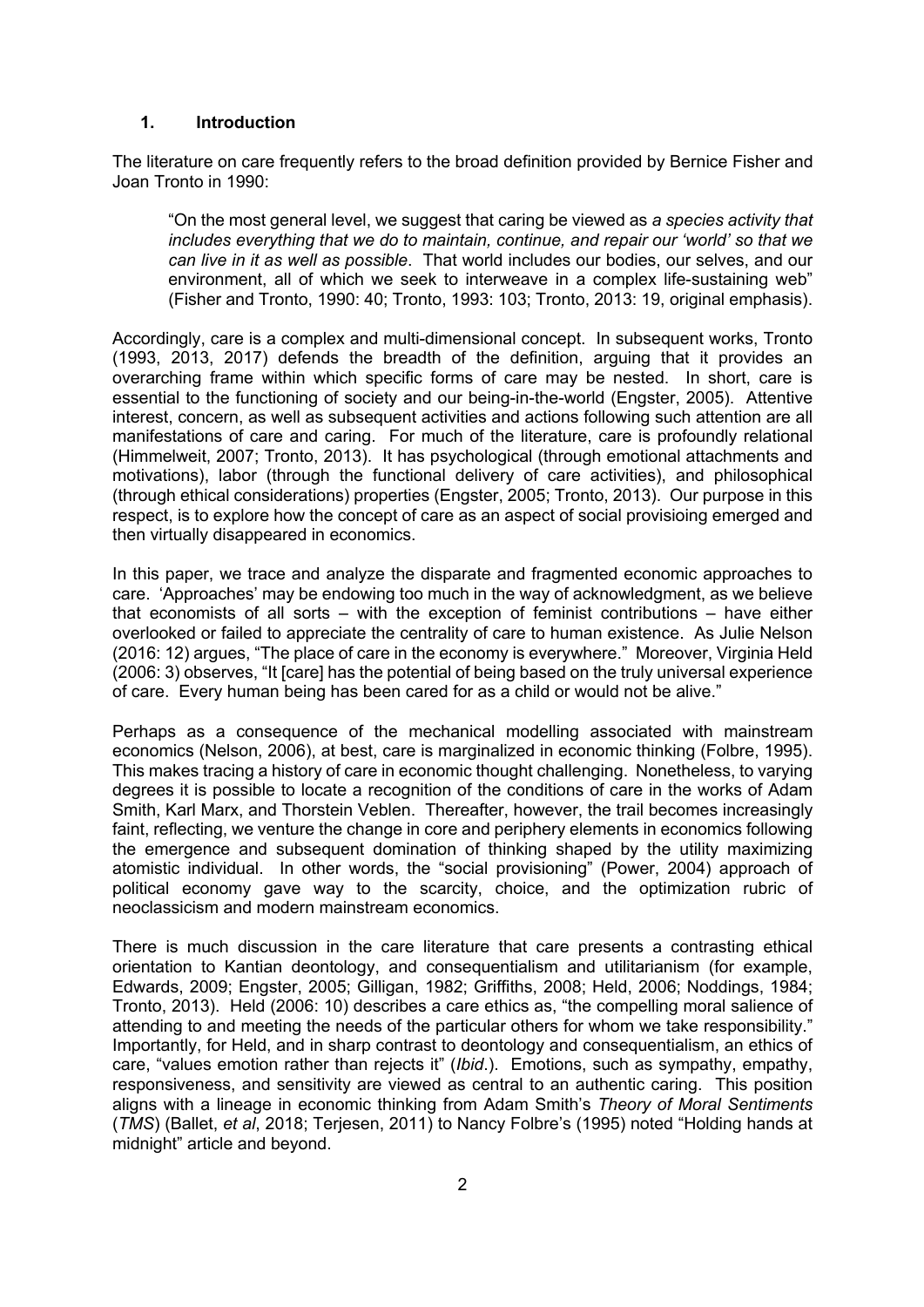In our view, outlining a history of care in economic thought illuminates the possibility of a platform for the development of a coherent conceptualization of care in economics. We consider this a matter of some importance given that care theorists and some economists – primarily feminist economists – argue that a caring approach would yield a different configuration of economic institutions (Folbre, 1995; Nelson, 2006; Tronto, 2013; 2017). It also reveals the inherent problems for some types of economics to take care seriously (Ballet, *et al*, 2018; Davis and McMaster, 2017).

In section 2, we outline the principal aspects of the feminist economics approach to care, in particular, caring labor. Feminist economics, we venture engages with the three dimensions of care: ethical, labor, and psychological. In doing so, feminist economics re-energizes the notion of social provisioning evident in earlier political economy and other approaches. Section 3 discusses care in pre-neoclassical economic thought; specifically, the approaches of Smith, Marx, and Veblen. To the best of our knowledge, other prominent figures in the history of economics, such as Keynes, were not overly preoccupied with developing a conception of care, given its perceived lack of relevance to the focus of their work. The following section turns to Kenneth Boulding's systems analysis. We find that Boulding's work provides important foundations for the interrogation of care, but we argue that he fails to develop an explicit narrative on care. Section 5 considers care in mainstream economics. Employing health economics as an illustrative case, we argue, at best care is marginalized in the mainstream. Caring is subject to the whims of egocentric utility maximizers. The next section returns to discussing feminist economics addresses the mainstream marginalization of care, reinforces the responsibility to care, and recent attempts to place care at the center of economic analysis. Section 7 concludes.

For us, feminist economics' endorsement of social provisioning provides an important affinity with (Classical) political economy and Kenneth Boulding. Feminist economists, such as, Nancy Folbre (1995), Julie Nelson (2006), and Susan Himmelweit (1995, 2007) also explicitly embrace the work of prominent thinkers in the care literature, such as Carol Gilligan (1982), Virginia Held (2006), Joan Tronto (1993), and Kari Waerness (1984). In our view, these features furnish feminist economics with the capacity to overcome much of the shortfall of the mainstream literature in this area.

#### **2. Feminist economics: Caring labor and gender**

In economic thinking, feminist economics has been, and remains the most significant source of advancing the importance of care in the economy and economic behavior. In particular, feminist economists argue that the shape of mainstream economic thinking marginalizes care through its separation of the economy from society. Tronto (2013), for instance, argues that Western thinking is infused by the difference between the *polis* and *oikos* (public and private) in Ancient Greek philosophy. The former concerns politics and power, and the latter comfort and care. The Cartesian dual between mind and body further reinforces this binary. Similarly, Nelson (2003) alludes to the historical precedent provided by the Victorian model of the family with male breadwinner and female homemaker. The domain of care is confined to the home and is feminized. These approaches contribute to the visualization of the economy as machine; the site of reason and knowledge, markets, self-interest, and so forth, and therefore delineated as masculine. By contrast, the home is characterized as non-economic (i.e. nonmarket) and by virtue, emotion, care and compassion, and such like (Nelson, 2003; 2011). Given the mechanical underpinnings of the neoclassical approach, the prospect of care constituting its focal point are accordingly not promising. Thus, feminist economics investigates and challenges this cleavage between economy and society, in general, and in analyzing care, in particular. Feminist economists especially question the adequacy of standard economic practice and method (for example, Folbre, 1986, 1995; Nelson, 2003).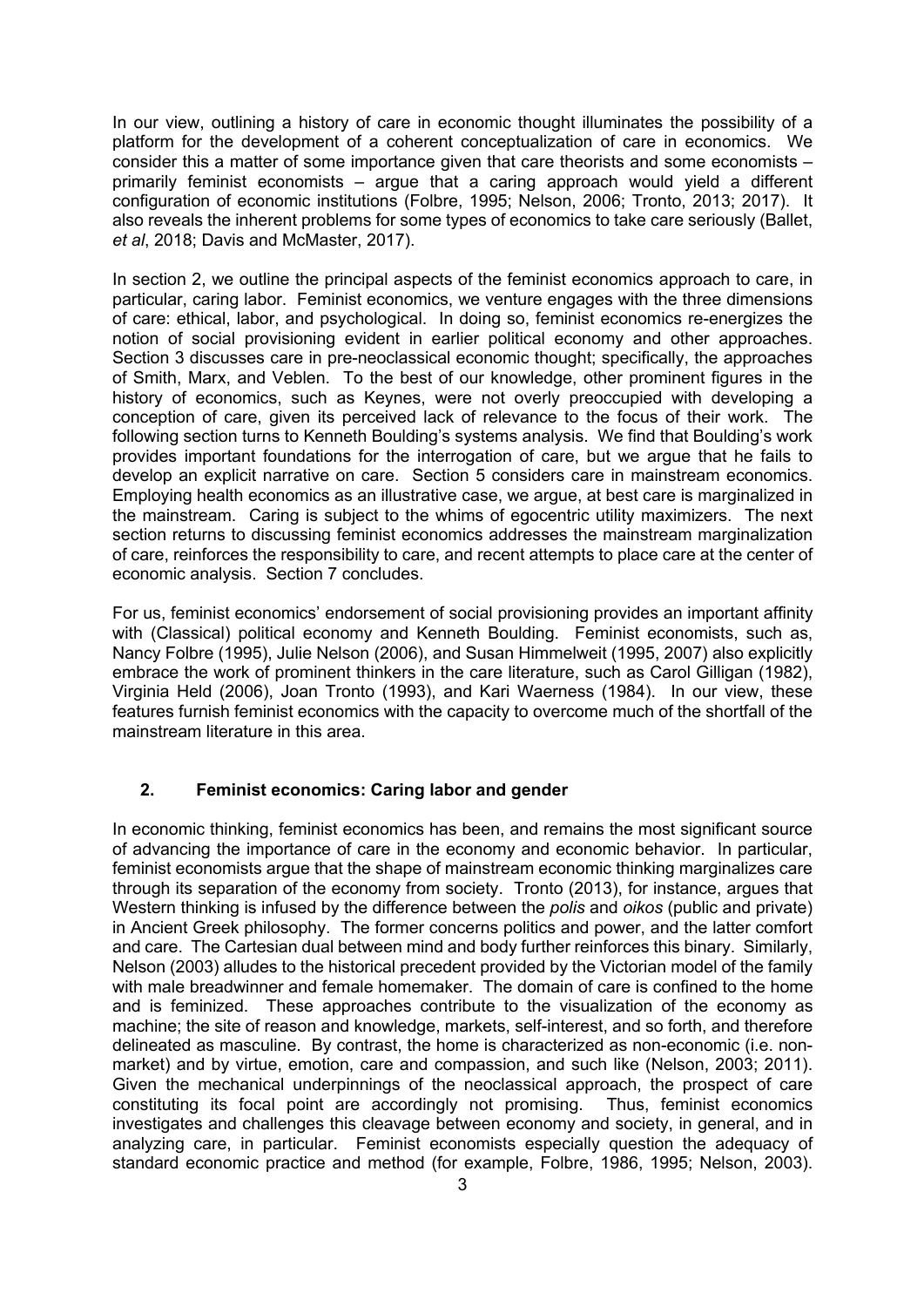One particular issue identified is the value-ladeness and partiality of the conventional approach. Economics is heavily gendered in its alleged objectivity, preference for quantification, abstraction, rivalry, logical consistency, absence of emotion, rigor, and hardness – properties associated with masculinity. By contrast, subjectivity, qualitative approaches, co-operation, emotion, and intuition are associated with femininity, and are characteristics that are usually considered inferior to masculine ones (for example, Bergmann, 1986; Nelson, 1995; 2006; 2016; van Staveren, 2001). At the center of this difference is the selfish, disconnected, optimizing *Homo economicus*. Feminists argue that this is an utterly inadequate account of both male and female behavior. In developing our argument, we acknowledge there are multiple threads in feminist thinking on care, although as we understand it, much of the feminist economic literature centers on the labor dimension of caring. Nonetheless, it is not possible in the space available to provide a comprehensive discussion. Instead, what follows, we believe is illustrative of feminist thinking in the area.

Marilyn Power (2004) compellingly argues that feminist economics' analytical entry point is "social provisioning", which she describes as social processes that emphasize the interdependence of individuals in organizing to address their needs, wants and to socially reproduce<sup>2</sup>. For present purposes, Power emphasizes caring labor and acknowledges its ethical properties as integral to social provisioning. To a large extent this reflects the feminist literature. While there is unequivocal acknowledgement of the psychological and philosophical as properties of care, much of the literature situates them in the context of caring labor (for example, England, *et al*, 2002; Nelson, 2011; van Staveren, 2001; 2005; Wagman and Folbre, 1996). From this, two prominent themes emerge: the undervaluation of caring labor and relatedly, the disparities between female and male wages.

Considering the first theme, the origins of the undervaluation of caring labor lies in the location of the domain of care as non-economic (the home), and hence not priced in the marketplace (van Staveren, 2001). This oversight became increasingly apparent when women's labor force participation rates began to rise in the 1970s (especially in developed economies). National income accounting methods then recorded income increases based on the replacement of women's unpaid labor in the household by paid labor in the market (both from women's market employment and from market replacement of formerly unpaid home labor services), though essentially all that had happened was that the form of labor was different. This made it clear that previously unaccounted, unpaid labor outside the market was valuable, leading to the conclusion that national income accounting required that unpaid labor should somehow be included (for example, Himmelweit, 1995; Ironmonger, 1996; Wagman and Folbre, 1996). Though there were different ways in which this accounting could be done, all of them involved placing a market value on the labor that went unpaid in non-market household activity. This meant the ultimate arbiter of the value of unpaid labor was the market, and it also held the further implication that unpaid labor had no value unless it could be measured in market terms. This led to the question whether the market was an appropriate means of evaluating unpaid labor.

 $2$  Power identifies five components to what she views as a common methodology in Feminist economics: (1) caring and unpaid labor as "fundamental"; (2) the application of well-being as a measure of economic success, and intrinsic to interrogating economic reality are: (3) power relations in economic, political and social processes; (4) ethical goals and values, (5) differences in race, class, gender, and other group characteristics. Power (2004: 7) observes that the concept of social provisioning is "classical" rather than "neoclassical" in origin. We agree in that neoclassicism (nor the current mainstream) does *not* incorporate (1), (3), (4), or (5) in its analysis. In our view, standard economics embraces a form of (2) founded on utilitarianism.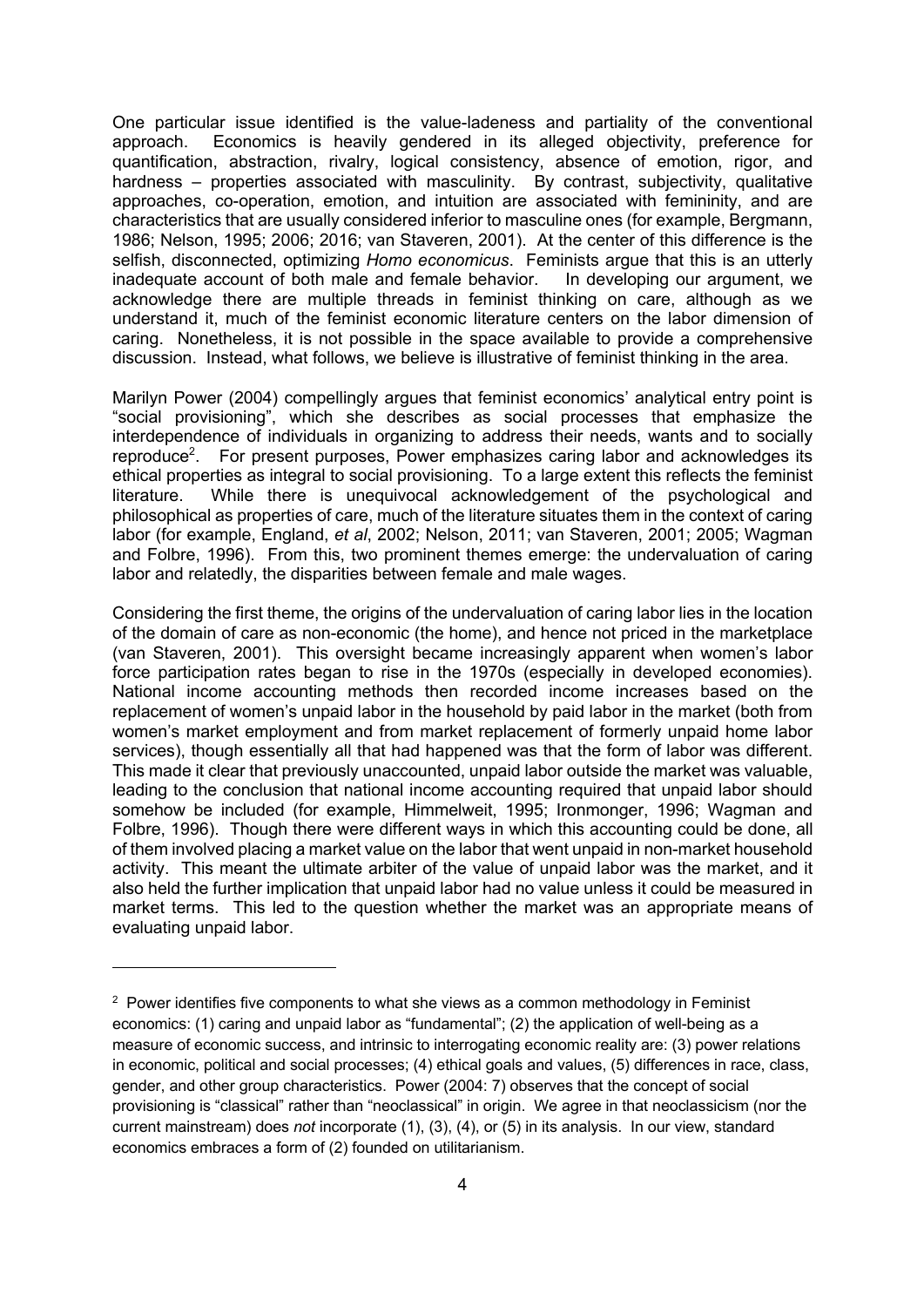Another tranche of the literature challenges the levels of remuneration associated with care work (for example, England, *et al*, 2002; Folbre and Nelson, 2000). In particular, the argument that caring labor involves some form of intrinsic satisfaction implies that there is a certain motivational orientation in care work that may be undermined by higher wage levels. In other words, there is a binary between "love and money" (Folbre and Nelson, 2000). By appealing to extrinsic motivation in the form of monetary incentives, the intrinsic rewards of caring are undermined. Essentially, this is a variation of Richard Titmuss' (1971) classic comparative study of blood donation in the US and UK. Money rewards for donations in the US led to deteriorations the quality of blood supplied and undermined the civic virtues associated with the practice as gift giving. By contrast, feminist economists dispute the applicability of Titmuss's finding in the context of caring labor. They contend that professional caring labor is not solely synonymous with other-regarding (or externalities) in the form of altruistic motivation to the point of self-sacrifice – as in a Mother Theresa type syndrome. Care work frequently requires specific skills and knowledge. Such knowledge may only be acquired through repeated interaction with the recipients of care, such as patients and children (Bergmann, 1986; Folbre and Nelson, 2000; Nelson, 2011). Far from crowding-out intrinsic motivation, improving wage levels in care sectors acknowledges care workers' contributions, and may therefore reinforce intrinsic motivation and improve the quality of care by, for example, reducing staff turnover (Nelson, 2006). This segues to the implications of the importance of the relational dimension in caring labor. Himmelweit (2007: 585), for instance, persuasively expresses an important implication of this:

"Caring because it is the development of a relationship, is manifestly an activity … in which the output is the care itself ... This means that it is hard to raise the productivity of caring".

In articulating this, Himmelweit draws on Baumol and Bowen's (1965) analysis of the economics of the arts. The authors argue that productivity rises more quickly in areas of the economy that benefit directly from innovation, investment and/or technological enhancements. However, the arts cannot benefit from these effects. Baumol and Bowen use the example of a string quartet – reducing the number of players or demanding the musicians play more quickly may raise productivity in terms of the number of pieces performed per musician over a given time period, but would substantially alter the nature of the piece. The problem arises from the attempted objectification of the arts. The same can be said about the nature of care.

The second theme (wage disparities between the sexes) follows. Under the standard economic rubric, in competitive markets, wage levels reflect productivity. Feminists contend that professional care occupations are predominantly staffed by women, and such work is undervalued. This generates an obvious wage disparity between the sexes. In a noted contribution to the literature, Folbre (1995) counters what she terms as "supply-side arguments" advocated by the likes of Gary Becker and Victor Fuchs. In short, Fuchs (1988) argues that females derive greater utility from children than males, and therefore compensating differentials suggest that female wages will be lower than males' as women spend comparatively less time in the labor market. This is entirely rational and voluntary. For Folbre this ignores the "demand-side", which she describes in terms of collective action that results in discrimination. Part of this argument relates to male collusion that excludes women from highly-paid occupations, which crowds them into low-paid jobs. As the supply of women increases for such roles, the wage rate is bid down.

In sum, feminist economics acknowledges the three central dimensions of care (labor, philosophical, and psychological) identified in the care literature in the context of the economy as the theatre of social provisioning. As we understand it, feminist economics privileges the first of Power's (2004) components (caring and unpaid labor) in its analytical approach. We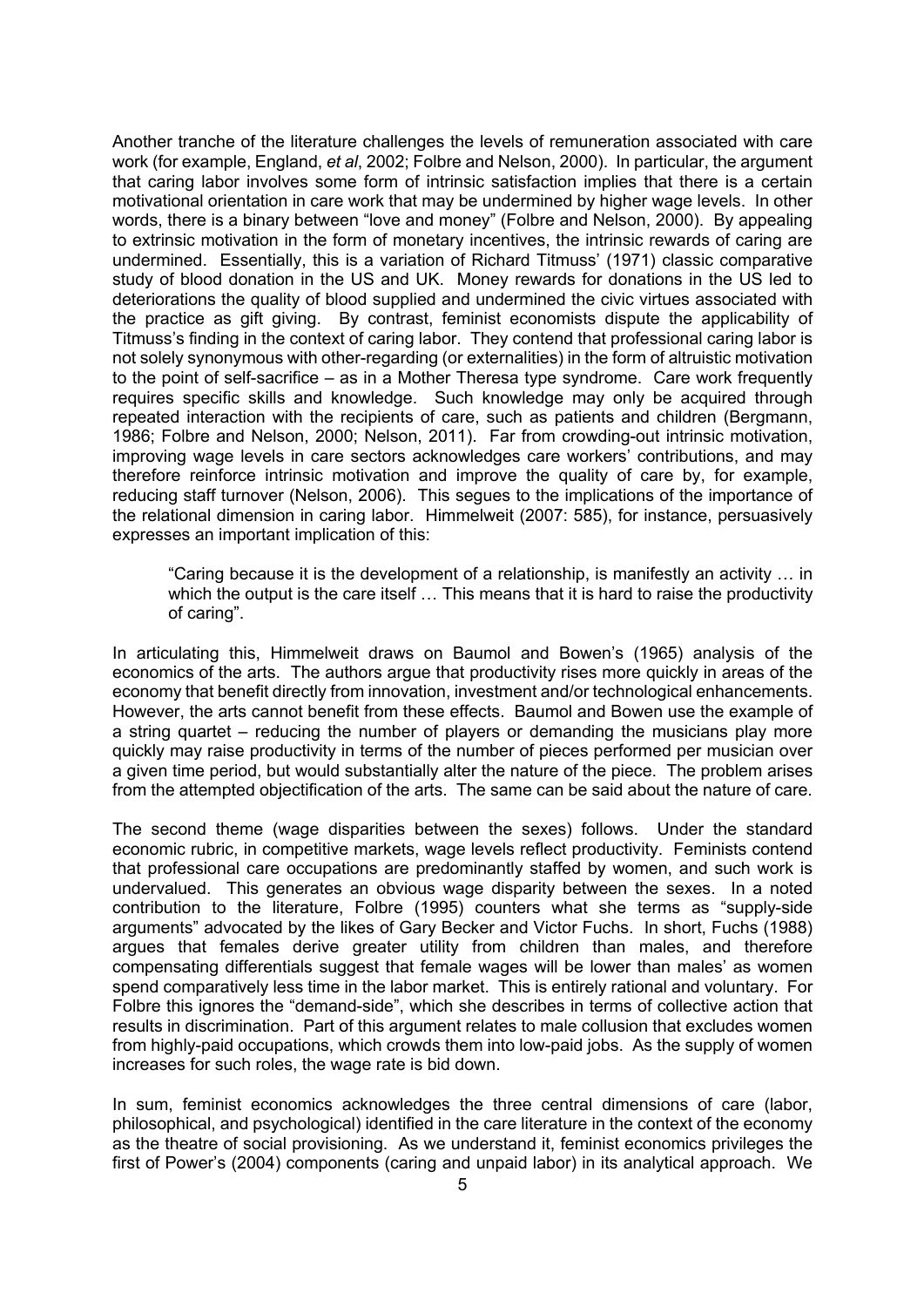believe that this represents a development of thinking informed by viewing the economy as a provisioning process. We turn to tracing this out in sections 3 and 4, returning to reflecting on how feminist economics arguably addresses the lacuna of care in contemporary economics in section 6.

#### **3. Care in pre-neoclassical economic thought**

As noted in section 2, Power (2004) explicitly situates social provisioning as a Classical concept. Boulding (1986), for instance, attributes a notion of provisioning to Smith in which the study of the economy concerns how society is organized on the basis of exchange, and how society is provisioned. For Boulding, the second aspect incorporates the biosphere. In an economy, provisioning commenced with the production of food, and therefore was prominent in Classical analysis differentiated from commodities. The notion of social provisioning, we feel informed thinking on care. In this section we discuss the contributions of Adam Smith, Karl Marx and Thorstein Veblen on care. For us, Smith's work, in particular anticipates the feminist allusion to the relational aspect of caring.

#### *3.1 Adam Smith and care*

For most economists, the formative contribution to economics is Smith's *Wealth of Nations* in 1776. The *Wealth of Nations (WN)* is frequently portrayed as establishing the basis for *homo economicus* and the motivation of utility maximization (for example, Becker, 1976). Moreover, Smith's references to self-interest as the "energy source" that drive the "gears" of the economy (for example, Nelson, 2006). The mechanistic metaphor crowds out feminine factors and combined with Smith's invisible hand metaphor provides a seemingly-powerful pro-market message: the way markets work seems to ensure that the pursuit of self-interest will benefit all. This is the vision promoted by the Chicago School.

Undoubtedly, Smith's butcher-baker tale diminishes beneficence and benevolence in generating material wellbeing. Yet to presume that this is all Smith said on the subject would be to commit a grave error of omission (Garnett, 2019; Terjesen, 2011). As Jerry Evensky (2005) argues, there are critical differences between the "Chicago Smith" and the "Kirkaldy Smith" (sic)<sup>3</sup>. The Chicago School representation of Smith is highly reductionist in that it ignores Smith's moral philosophy as set out in *TMS* (Evensky, 2005; Samuels, 1977; Samuels and Medema, 2005; Terjesen, 2011). For Evensky (2005: 203):

"Adam Smith was not an economist offering a materialist vision of humankind's progress based on the *homo economicus* assumption. Smith was a moral philosopher modeling a complex coevolution of individuals within a simultaneous system of social, political, and economic institutions."

There is also reason to believe that Smith was concerned with strengthening the arguments of *TMS*, which he worked on revising shortly before his death (Terjesen, 2011). He did not devote this much attention to revising *WN* (Montes, 2003). There are also those who emphasize the disjuncture between the apparent promotion of self-interest in *WN* and *TMS*, as well as the inconsistencies within the *WN* itself (for example, Foley, 2006). We acknowledge the debate and controversy over the two works (Garnett, 2019), but we are more

<sup>&</sup>lt;sup>3</sup> Evensky's article misspells Smith's birthplace. "Kirkaldy" is not "Kirkcaldy". As far as we are aware, there is no "Kirkaldy" in Fife, Scotland. There is, however, a "Kirkcaldy".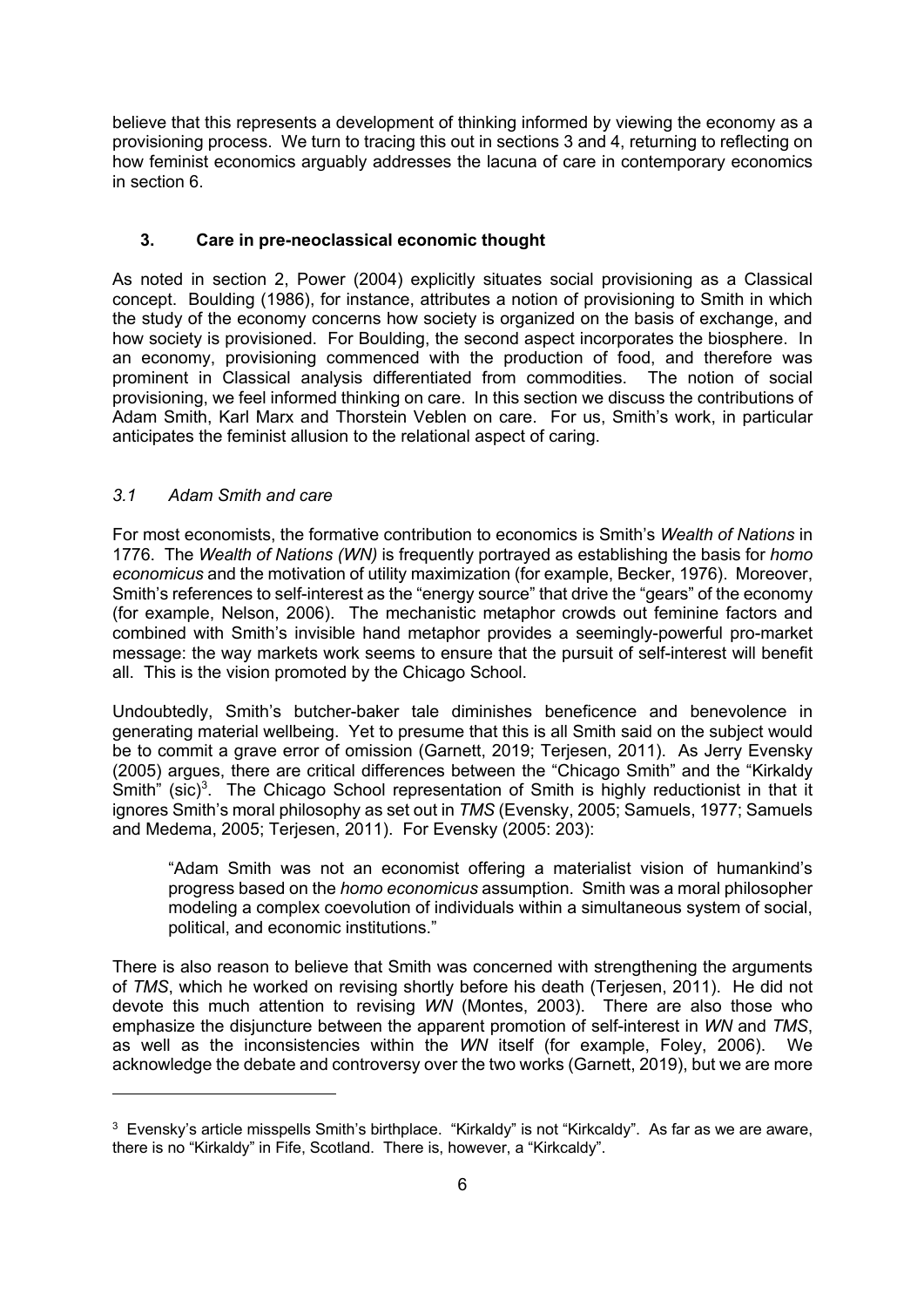interested in what Smith stated explicitly about care in *TMS,* the expression of Smith's ethical thinking (Samuels, 1977)<sup>4</sup>.

At several points in *TMS*, then, Smith appears to anticipate later contributions to the theorizing of care. For example, in his insightful analysis, Andrew Tejersen (2011) demonstrates that Smith's use of sympathy refers to "fellow feeling", and hence emphasizes connectiveness and relatedness between individuals. In other words, individuals are not the atomistic entities of much of modern mainstream economics, but are socially situated. Sympathy is pivotal to Smith's analysis in *TMS*. It also highlights that for Smith, morality is inseparable from human actions, including economic activities (Ballet, *et al*, 2018; Evensky, 2005; Garnett, 2019).

In *TMS*, Smith contrasts beneficence and justice. He observes that the former demands gratitude whereas the latter does not. He notes that justice can be applied forcefully, whereas beneficence is "free" and cannot be "extorted by force" (Smith, 2000 [1759]: 112). Further, he associates beneficence with generosity, and how this requires an acknowledgement on the part of the beneficiary of acts of beneficence. He argues that there is never a debt of charity, generosity, or friendship, but there is a "debt of gratitude." Smith develops his theme further when he argues (2000 [1759]: 117):

"Beneficence and generosity we think due to the generous and beneficent. Those whose hearts never open to the feelings of humanity, should, we think, be shut out in the same manner, from the affections of all their fellow-creatures, and be allowed to live in the midst of society, as in a great desert, where there is nobody to *care for* them, or to enquire after them" (emphasis added).

Interestingly, Smith argues that beneficence is virtuous, and that there is an obligation on us to recognize it as such. If an individual does not acknowledge beneficence (or benevolence), then there is no obligation for the benefactor to continue to provide for the beneficiary. The passage above reinforces Smith's affinity to other-regarding features of human behavior (and obligations to do so), and hence, in our view, emphasizes the social embeddness of the individual. Smith's invocation of "care for" also appears to anticipate the complexities of care as relational, embodied in acts and emotions – primarily affection – as captured to some degree by his notion of sympathy, and invoking benevolence and beneficence. He further explores this in later parts of *TMS* on the foundation of judgments relating to individual conduct, sentiments, and a sense of duty (Part 3), and in Part 5, Section 2 on the otherregarding properties of virtuousness. Indeed, Smith makes explicit reference to care in the title of Chapter 1 of Section 2.

In discussing "just and unjust" conduct, Smith refers to the notion of "general rules" as providing the foundations for standards of judgment. In terms redolent of Thorstein Veblen, Smith argues that general rules are "fixed in our mind" by "habitual reflection" (2000 [1759]: 226). Moreover, these rules constrain individuals' pursuit of self-interest at the expense of regard for others. In our view, however, Smith appears to go further than arguing that social rule systems are *only* constraints, since he uses a particular terminology, "correcting the misrepresentations of self-love." Further, Smith's use of "habitual" and reference to "fixed in our mind" suggest that rules instill values in our thought that are deemed culturally acceptable (see also, Garnett, 2019). Thus, we believe Smith's framing is consistent with the argument that caring, as a virtue, is partly shaped by the system of rules governing social conduct and relations.

<sup>4</sup> Samuels identifies four domains to Smith's approach to moral philosophy: natural theology; ethics; justice, and concern for wealth (expediency). *TMS* explored ethics, and *WN* plutology.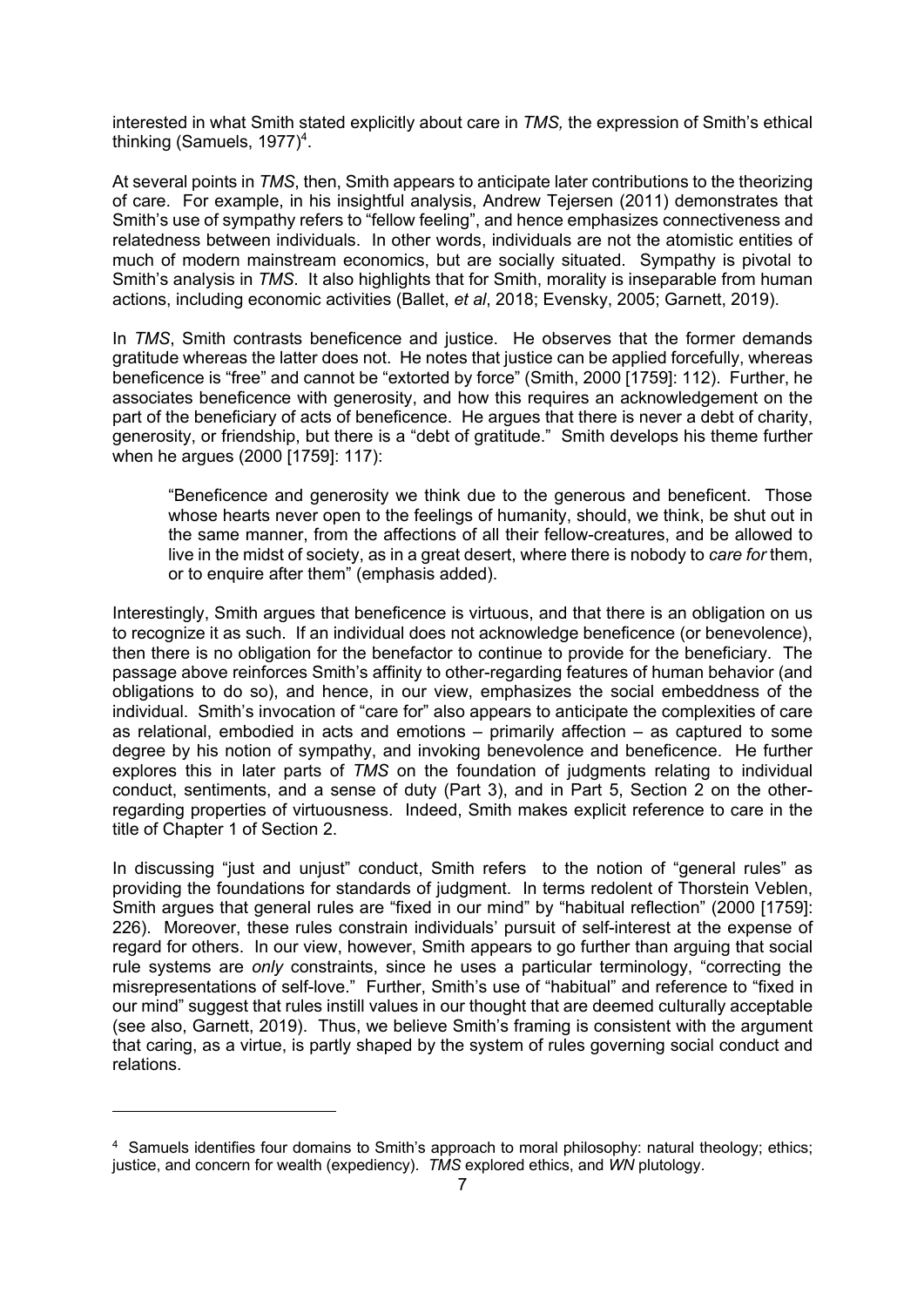We venture further. When discussing virtue in Part 5, Smith represents care in terms of concentric rings. "Every man, as the Stoics used to say, is first and principally recommended to his own care" (2000 [1759]: 321). From the self, care as other-regarding extends to one's immediate family or kin – with greater sympathies directed at children – and then on to familiar others. Place and relationality play an important role in Smith's analysis here. His thinking here is informed by David Hume's preoccupation in his *A Treatise of Human Behavior* with the issue of distance on morality (for example, Dow, 2002; Dow and Dow, 2006). For Smith, distance does not make the heart grow fonder. This is due to the key role Smith ascribes to habit: "What is called affection is in reality nothing but habitual sympathy" (2000 [1759]: 323), and for this proximity is a key influence.

Care, then, is bound up with affection, sympathy, and virtue. It is, as we have seen, also associated with beneficence and is deeply relational in Smith's schema. Yet Smith readily appreciates how the prevailing conditions of society may change general rules and therefore the conduct of relations between individuals. He also draws a distinction between "pastoral" and "commercial" countries, where the former do not possess legal frameworks sufficiently developed to ensure the "security of every member of the state" (2000 [1759]: 326). In pastoral societies different branches of a family and its associates coalesce to ensure their mutual "security." He suggests that in less developed societies deeper bonds exist between its members, certainly at a local level, and that there is likely to be greater affection, sympathy and care. With commercialization there is less need for such bonds, as the legal apparatus assumes this function (on other aspects of Smith's analysis of commercial societies, see Witztum, 2008). This invites the question as to whether economic progress, in Smith's approach means that we care less for each other. Nonetheless, regardless of the state of social development, Smith believes that mutuality and kindness are intrinsic to being human.

A sense of social provisioning is suggested from Smith's inference of a virtuous cycle: kindness generates kindness, and further, the well-being of individuals is founded on their sociality. Kindness renews and replenishes: exercising kindness does not exhaust some 'stock'. Indeed, Smith envisions a complex milieu in which socially connected individuals negotiate their daily affairs by reference to social rules, and where care, affection, and sympathy play a significant role in the conduct of their relations. Moreover, there is a certain obligation, if not responsibility – witness the sense of duty noted earlier – in being otherregarding in Smith's thinking. We return to this in section 6. Yet, while Smith explicitly refers to care, he offers no precise definition. It seems evident that his understanding of care related primarily the psychological dimension identified earlier, in that caring is fundamentally emotional. His analysis entangles care with what he describes as virtuous properties of human behavior: kindness, sympathy, beneficence, attention, affection, and so forth. It appears that Smith was aware of the complex nature of care and caring – witness his references to "nature" and kindness, the emphasis he placed on proximity and relations, and the role of habit (and hence learning) in framing care. Yet as Tejersen (2011) recognizes, Smith unfortunately introduced a gender bias in his account. Smith's notion of "self-command" over emotions was a decidedly masculine attribute. If care is viewed as possessing an emotional element, then it becomes distinctly feminine, and therefore subject to marginalization. Therein lies an unfortunate consequence. By invoking a gendered understanding of care, Smith perhaps unintentionally sows-the-seeds of care's shift to the periphery of economic thinking.

#### *3.2 Karl Marx*

Marx shared with Smith an Aristotelian perspective, and from this develops a markedly humanist orientation in his theoretical approach. Marx's understanding of capitalist market exchange addresses the conflict between market-based interactions and social conditions that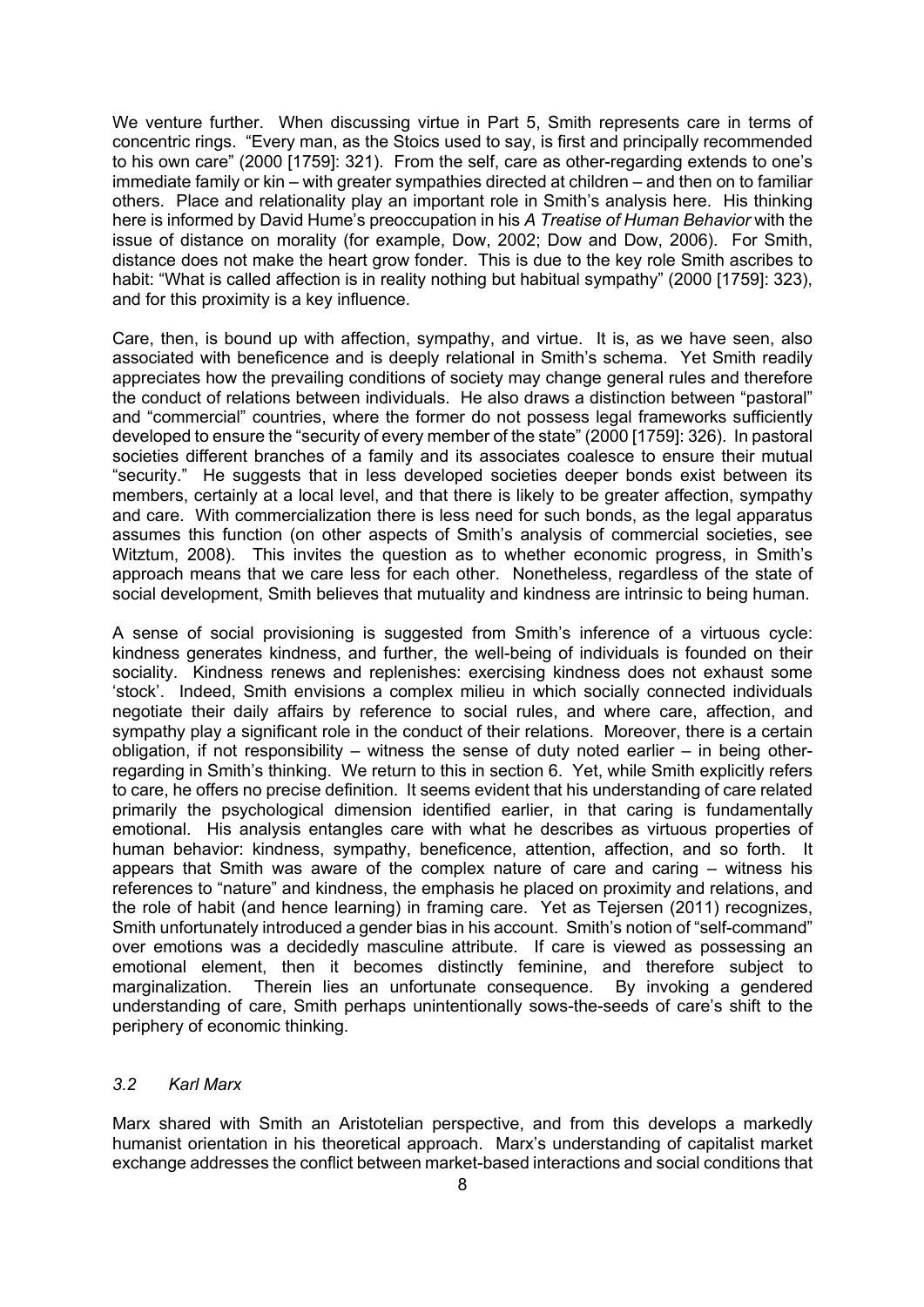would facilitate care. Specifically, in Chapter 1 of Volume 1 of *Capital*, in what he terms the "fetishism" of the commodity, Marx argues that exchange value always dominates use value. Indeed, he speculates that if commodities could speak they would say: "We relate to each other merely as exchange-values" (Marx, 1990 [1867]: 177). In other words, the value of all things comes to be measured by prices – a monetary measure of the value for which a 'thing' can be exchanged. This monetization of things contaminates and corrupts other values in social relations, and collectivism and co-operation give way to individualism and exploitation. Thus, the prospect for care and caring beyond the self, and other-regarding attitudes and behaviors, is seriously diminished.

A manifestation of this that preoccupied Marx is the length of the working day. The exploitative nature of production relations always acts to lengthen the working day and limit the time workers have to attend to their social and other needs, and is accordingly dehumanizing.

Nonetheless, the concept of care is not directly evident in Marx's analysis, and his thoughts about it can only be inferred from other things he says. To our knowledge, where Marx does employ the term "care" its meaning is either as a burden (as all the cares of the World) or as an exercise of diligence, such as, "the capitalist takes good care that the work is done in a proper manner" (1990 [1867]: 291). This treatment of care is not surprising given the pivotal role of conflict in Marx's analysis. Yet, given his humanist orientation indicates that there can be no moral equivalence between people and machines. Moreover, Marx's emphasis on value theory and his critique of the monetization of social relations, provide a platform for the circumstances of care and caring. Indeed, the Marxist emphasis on production relations and the reproduction of those relations is the basis of a definition of care, and conceptualizing care as central to human existence (for example, Davis and McMaster, 2017; Folbre, 1995; Schwarzenbach, 1996). Moreover, Marx's historical and material dialecticalism powerfully signals a change in dominant value structures underpinning production and wider social relations. It is therefore not inconceivable that, for example, Marx's conception of "primitive communism" points to a more caring society in that it is typified by sharing and co-operation than the materially wealthier "capitalism" at the focus of his writing. Indeed, this echoes Smith's allusion to the effects of commercialization, noted earlier Marx's vision of a communist society that eventually succeeds capitalism appeals to a more caring sense of social relations. Tronto (1993), for example, notes that Marx's analysis proposes that under capitalism, frequently the individual (proletarian) cannot see much beyond their own plight in order to be other-regarding; so that capitalist relations are almost necessarily around care-for-the-self. However, when an individual's own needs are sufficiently met they become increasingly sensitive to the needs of others. Here the potential for the relational aspect of care and caring is reiterated.

#### *3.3 Thorstein Veblen and the "parental bent"*

The final figure we highlight is Thorstein Veblen. While Veblen's approach resonates with social provisioning, it is less obvious which of Power's components he emphasizes. Veblen obviously articulates the economy as subject to evolutionary forces and furnishes a fuller psychology of human behavior. He explored this in his *The Instinct of Workmanship and the State of the Industrial Arts* (*TIW*) published in 1914.

Veblen's theoretical analysis of human behavior was heavily influenced by American instincthabit psychology (Hodgson, 2004). He believed that human instincts are part of our evolutionary biology in the form of innate and persistent propensities and drives (for example, Camic and Hodgson, 2011; Kologlugil, 2016). He identified three basic instincts, including; "workmanship", which is an impulse to work to make things useful; "idle curiosity", which refers to humans' drive to comprehend the external world, perhaps through imagination; and the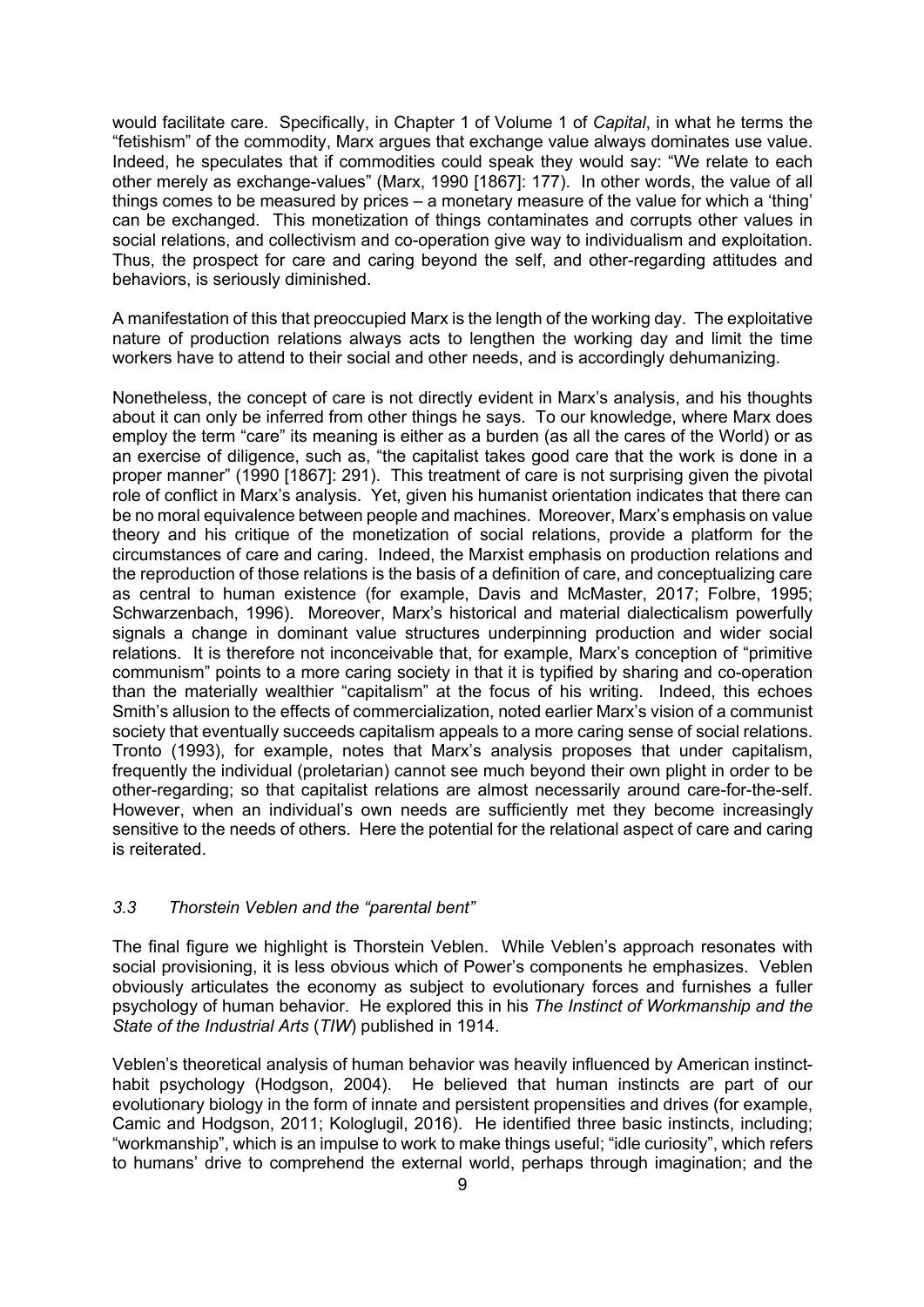"parental bent" (Veblen, 2011). The parental bent is explicitly other-regarding and far broader than the, "mere proclivity to the achievement of children" (Veblen, 2000 [1914]: 16). It is:

"Beyond question that this instinctive disposition has a large part in the sentimental concern entertained by nearly all persons for the life and comfort of the community at large, and particularly for the community's future welfare" (Veblen, 2000 [1914]: 17).

Veblen depicts the parental bent as a "naïve impulse" (*Ibid*.) that is manifest in two ways: an active interest in common good, and hence other-regarding, and a bias to the future. He contends that there is an "unselfish solicitude" (2011: 561) expressed as a concern for the "highest efficiency" (*Ibid*.) to ensure the well-being of the in-coming generation. In other words, current generations make sacrifices to enhance the life chances of the young.

Despite identifying the parental bent as one of the two most important human instincts – the other being workmanship – Veblen devotes remarkably little text to exploring and elaborating upon it. As the title of his work indicates, the principal focus is workmanship. That said, he does consider how the two instincts may relate to one another in guiding behavioral impulses. Instincts are translated via habits into behavior, and through habits instincts may become corrupted. Veblen illustrates the parental bent in the context of paternalistic authoritarian rule by elders in some tribal societies, and how the perpetuation of particular habits leads to an institutional pattern that demarcates clear class distinctions. Other than this, Veblen does not develop the parental bent concept, or explicitly relate it to the terminology of care. Nevertheless, for us it is clear that Veblen's conceptualization strongly resonates with notions of care and caring. The instinctive property is an obvious corollary. Within this, Veblen's delineation of care is expressed by other-regarding, concern or interest, and a future orientation. Again, these constitute aspects of care and caring, and seems to engage with the psychological dimension through emotional disposition. Moreover, Veblen's emphasis on the future is consistent with Fisher and Tronto's (1990) definition and suggests a sentiment promoting the sustainability aspect to care perhaps not evident in Smith. What remains unexplored in Veblen's analysis, yet constitutes an important part of Smith's approach, is the idea of care as a virtue. This may be unsurprising given the respective orientations of Smith's *TMS* and Veblen's *TIW*, and perhaps this deserves some reflection on the possibilities of synergies between Smith and Veblen's analyses of care. Nonetheless, in the relevant parts of *TIW* Veblen makes no reference to Smith.

Of the three figures identified, Smith provides the most thorough examination of care, and yet his thinking is under-elaborated and potentially gender-biased. Veblen's allusions are indirect and under-developed, whilst Marx provides only a hint of the conditions involved in caring, which can be inferred from his excoriating critique of the corrupting effect of the monetization of social relations. Given that care was not the primary focus of these authors there is only a disjointed, fragmented approach to care. For instance, Marx's Aristotelian roots and humanism are suggestive of an emphasis on care, but one has to read between the lines to discern this. In the case of Veblen, the parental bent is presented as one of the two most important human instincts; nevertheless, as noted, it is subsequently under elaborated in his work. Neither Marx nor Veblen establish any overt references to responsibility in providing care, whereas Smith infers some obligation. Yet to varying degrees, all three anticipated later developments in theories of care. We turn to Kenneth Boulding's systems approach to the social provisioning economy.

#### **4. Kenneth Boulding: Recapturing early Classical promise?**

As an economist Kenneth Boulding is perhaps best known for his interdisciplinary approach to the analysis of the economy, which reflected his systems-based and evolutionary analyses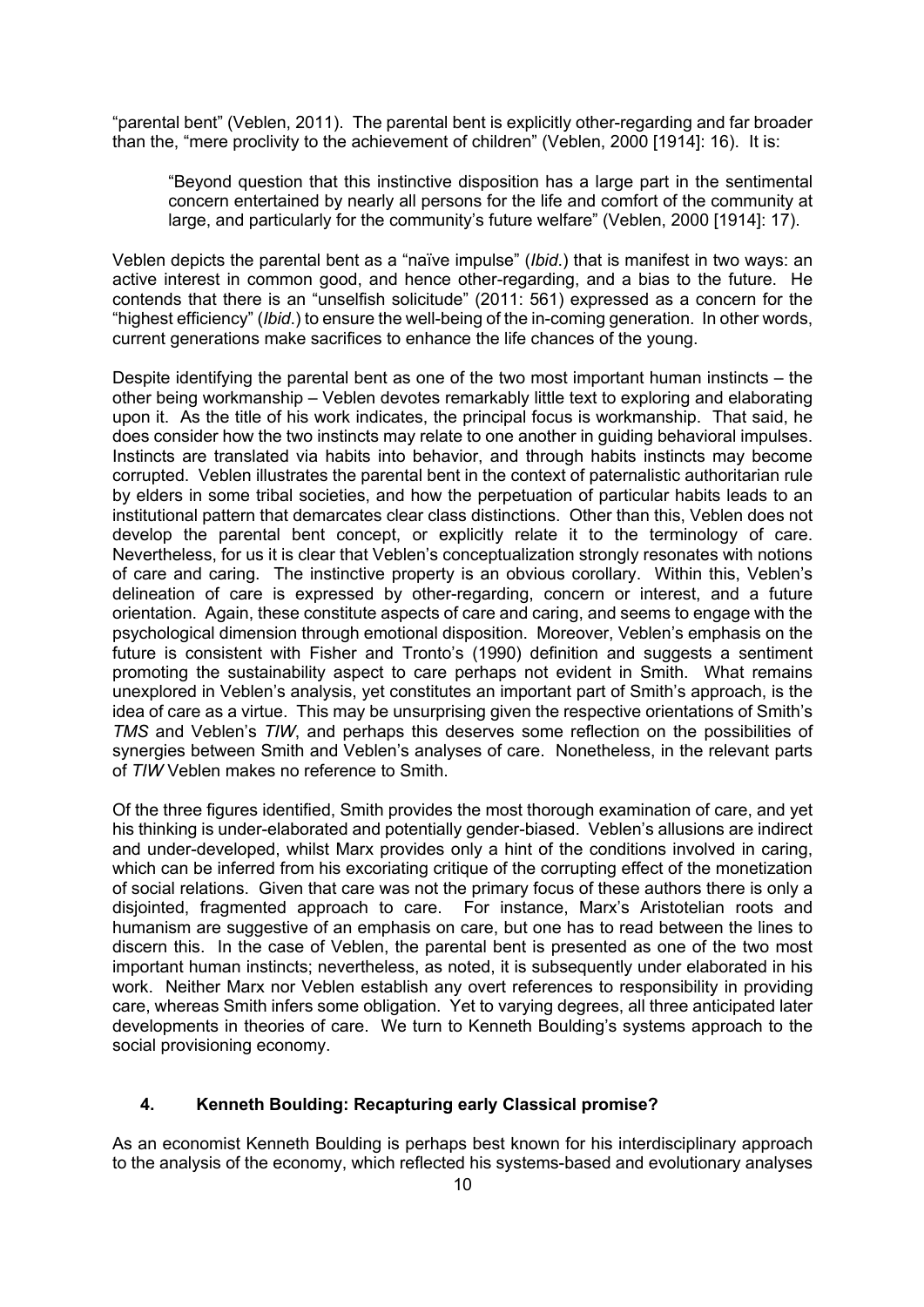(Dolfsma and Kesting, 2013), and his strong belief that all sciences are infused with values, economics being no exception (Boulding, 1969; Davis, 2013).

Boulding's system-based approach appeals to social provisioning. Indeed, Boulding (1986) chastises "neoclassical" economics in failing to appreciate this Classical insight. He states:

"Modern economics has gone wholly towards the view of economic life as society organized by exchange, and has largely lost sense of it being a process of provisioning of the human race, or even the whole biosphere" (1986: 10).<sup>5</sup>

Boulding endorses ("his beloved") Adam Smith's notion of the provisioning of society. For Boulding, it highlights a hierarchy of entities necessary to fulfil species functioning and (social) reproduction. Under standard economics, according to Boulding each commodity assumes equality in a society organized solely on the basis of exchange. Arguably, this entails the conflation of needs and wants, and assumes individual autonomy. By contrast, understanding of the economy as a process of social provisioning suggests a differentiation between needs and wants and human interdependency.

Boulding's second point, above on the nesting of science in values has some bearing on our argument. Boulding is forthright in asserting that science is a human activity that occurs within a community, and all communities and human activities are types of culture that provide ethical guidance regarding what is right and wrong. Therefore, science cannot be divorced from morality. In his 1968 *American Economics Association* address, Boulding denounces the ethical foundations of Pareto optimality, arguing that it precludes malevolence and benevolence from socio-economic activities (Boulding, 1969).

Benevolence, of course, is what Smith in *TMS* connected with care and other-regarding. By this argument, then, almost at the outset of its analysis the mainstream marginalizes care. Boulding's (1969; 1973) assessment is predicated on his three systems of social organization conception, the "threat", "exchange", and "integrative" systems. In the threat system the dominant motive is fear; in contrast the integrative system is dominated by love. The systems overlap and evolve. Boulding argues that the integrative system sustains the exchange system: benevolence gives rise to reciprocity, a pre-requisite for exchange (Boulding, 1973). However, he also notes that the exchange system is partially shaped by the threat system, which is also influenced by the integrative system. The threat system is the basis of power politics, as exchange is the basis of economics. In his many works on this he describes the multitude manifestations of the threat system, frequently summoned by the State. Thus, Boulding refers to an evolution of spiritual threats, legally sanctioned coercion, physical threat, slavery, and so forth throughout human history.

Love centers on other-regarding through identification. Boulding argues that there are areas of life that do not involve exchanges or threats, but in which we identify with others. He (1973) describes love of spouse, family, country and so on as part of our identity. Boulding further argues that the three systems depend on learning. Without learning benevolence would not lead to reciprocity; without learning we would not appreciate the nature of subtlety in the threat system and threats would be reduced to the coarse exercise of physical power. Through learning, Boulding reinforces his case that all sciences are morally based. He demonstrates this with even greater specificity in his study of need and health care.

<sup>5</sup> We are grateful to an anonymous reviewer for bringing Boulding's view on this to our attention.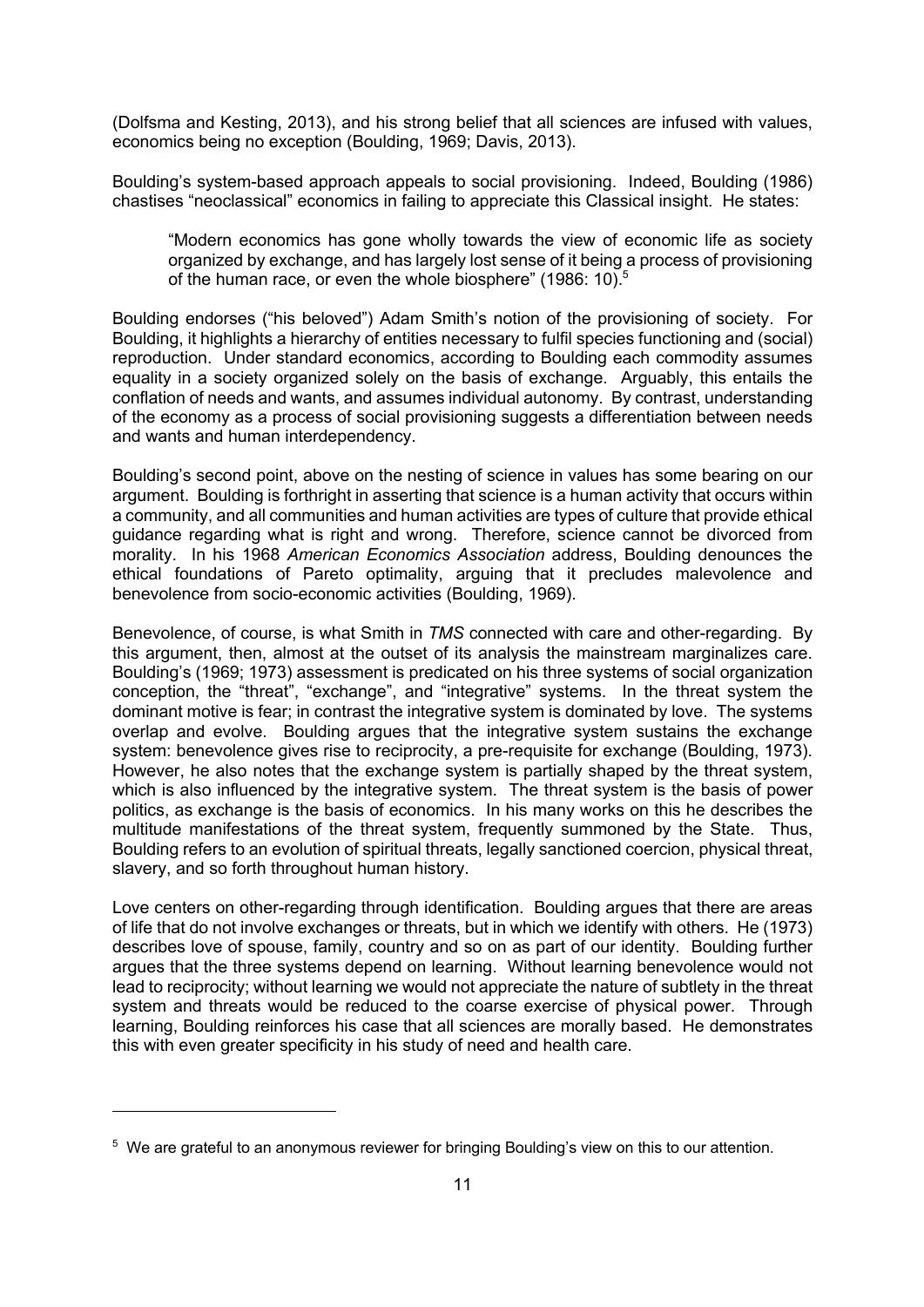Drawing from the overarching notion of provisioning, Boulding commences his argument from the proposition that needs and wants are profoundly different. As in market exchange systems, demand represents individual choice and autonomy whereas need refers to the choices of others made on one's behalf, inferring an absence of autonomy and the presence of dependency. For Boulding this may be related to what he terms as "homeostatic need", which is what is required to maintain the operability (or functionality) of a given system. To demonstrate the ethical challenges of this, Boulding draws a comparison between cars and humans – both need fuel of various types, produce waste, are subject to physical deterioration, and frequently requires specialist professionals for the purposes of maintenance. He argues that basing need on homeostasis is never successful, as no matter what the nature and combination of inputs, "virtually all known organisms and organizations exhibit the phenomenon of aging … Aging introduces a very tricky problem into the concept of need for maintenance" (Boulding, 1966: 206-7). When is it appropriate to cease maintaining something? Boulding argues that this is problematic enough with a machine, where present value calculations can be used, but one of "excruciating delicacy" (1966: 207) in the case of a human being. He observes (*Ibid*.):

"A machine is generally regarded as having no value in itself … its value is purely instrumental … In the case of the human being, the problem of the person himself becomes very acute, because persons cannot be regarded as purely instrumental. That is, they are not merely good for something else, they are good in themselves. They are, in other words, something *for which* other things are good" (original emphasis).

Boulding's privileging of humans has an obvious affinity with the tenor of an ethics of care, and moreover appears intuitively appealing from Aristotelian and Kantian perspectives, and sharing a lineage with Smith, Marx, and Veblen. Nonetheless, for us, there is a lacuna in Boulding's stimulating analysis: there is no explicit mention or reference to care. Care and caring may be inferred from his emphasis on professional values and his situating medical provision in the integrative system with its dominant value of benevolence, but surprisingly Boulding makes no particular virtue of caring. The central characteristic of the integrative system, the bonding effect of love via identity, is similar to the familiarity and care argument articulated by Smith in *TMS*. Yet the absence of explicit reference to care and caring is disappointing. Boulding provides the platform, but seems to overlook its potential in examining care. For this, we must turn to feminist economics. For now, we focus on mainstream or standard economics and care.

#### **5. Mainstream economics and care: Never the twain shall meet?**

It seems reasonable to argue that care is not prominent in the mainstream economic literature. Leaving aside this seeming incongruity with the universality of care and caring in human behavior, this section outlines the approaches to care in the mainstream literature. We do not endeavor to be comprehensive here, again merely illustrative. We note that branches of the mainstream, such as family economics (for example, Becker, 1981; Bergstorm, 1996) refer to "care" as a source of utility and in the context of repeated games. Nonetheless, we demonstrate our argument through health economics, which, like family and labor economics employs standard techniques. Our principal reason being that we are most familiar with health economics.

In her insightful contrastive analysis of the economic modelling of care, Irene van Staveren (2005) observes that the standard approach treats care in different ways. Some models include "care" as a time allocation decision variable in the supply of labor, usually between paid labor, unpaid labor, as proxy for care, and leisure. Care may also be modelled as a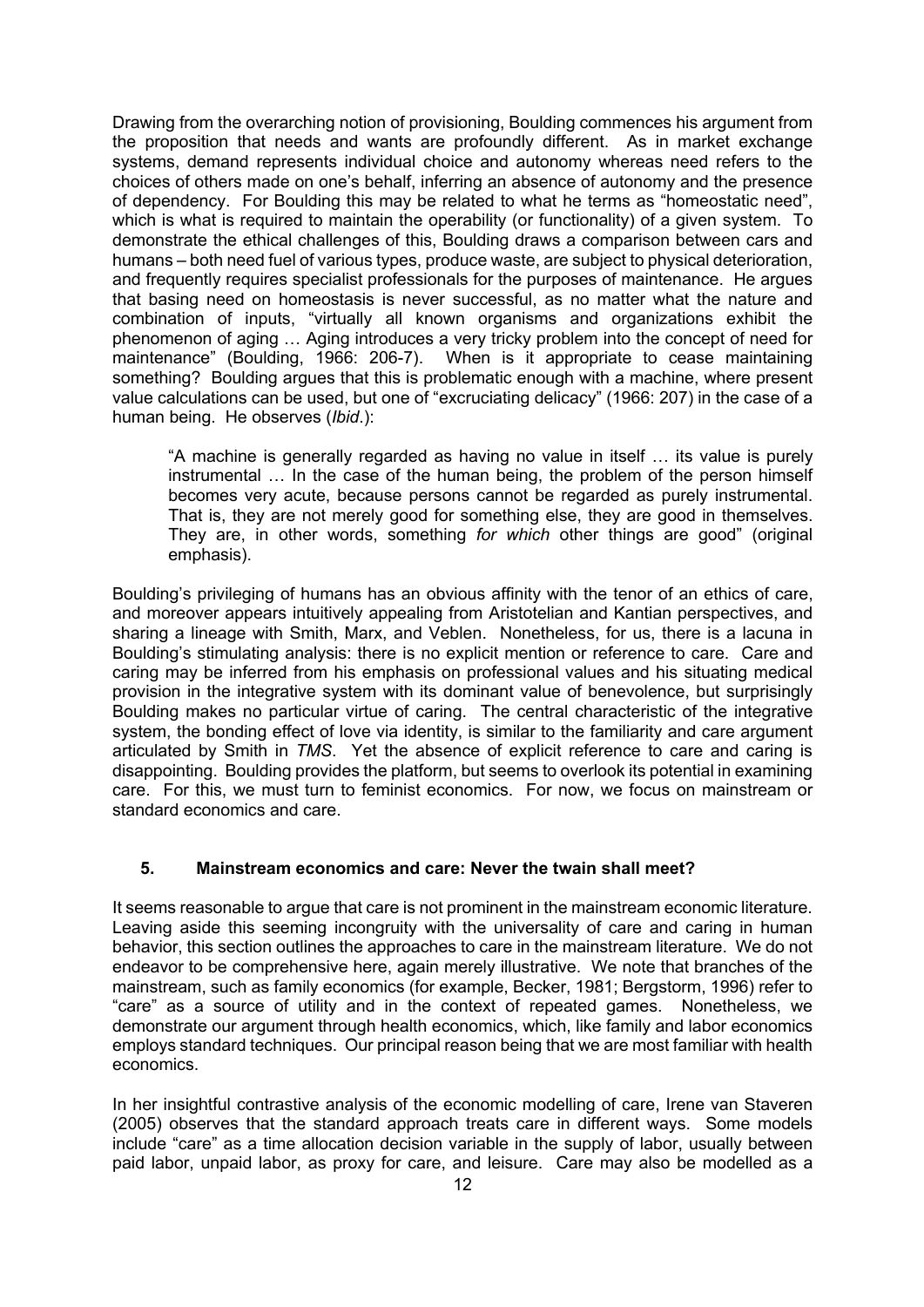category of leisure. Such models endogenize care by assigning a price vector, such that care therefore assumes a monetized opportunity cost. Thus, as with any other standard commodity, care is a declining function of price. Its responsiveness to price changes may then be modelled as a means of investigating gender labor market issues, such as wagegaps. If the division of care in a household is mainly assumed by women, which is translated into a household preference function, then the opportunity costs of care will differ between the genders. There is no acknowledgement of the meanings or values of caring relationships. For van Staveren (2005: 582), such models can only provide insight into what she terms as the "economic structure of care", i.e., time allocation decisions across a range of activities.

We argue that standard health economics is no different from the rest of the mainstream in its treatment of care as a marginal issue. However, where care does feature in standard analyses, either explicitly or by implication, it is treated in two overlapping ways: as altruism and/or social capital. In effect, care is modelled as interdependent utility functions between at least two economic agents: it is an externality. Indeed, some health economists are explicit about this. For example, Culyer (1976) refers to "humanitarian spillovers" between the wider population and those who are ill. Bobanic, *et al*, (2010) describe care interventions as "spillovers" on "significant others". For Mooney and Ryan (1993), a "caring externality" in an agent's utility function generates a benefit flow to this agent from the knowledge that other members of the population have the ability to access health care regardless of their ability to pay. Wiseman (1997) presents a refinement in associating process utility with care, arguing that utility may be derived from the *act* of caring or giving, as well as the consequences of care-giving. Drawing from Margolis' (1982) fair shares model, Wiseman contends that individuals possess two utility functions: one deriving from "selfish utility" and the other from group or social activities. The dual utility function approach is a heuristic device to account for how seemingly irrational acts, seen from a strictly selfish perspective – such as altruistic care giving at personal cost – can be explained as rational acts consistent with utility derived socially (Davis and McMaster, 2015).

Treating care as an externality makes it as an aspect of social capital, since most contributions to this approach define social capital in terms of non-rivalrous public goods (Folland, 2006) or overtly as an externality (Portes, 1998). Indeed, the social capital literature supposes that *caring* social relationships have powerful beneficial effects (for example, Dahl and Malmberg-Heimonen, 2010).

Yet the standard economic conceptualization of care, in general, and in health economics, in particular is subject to profound logical problems.

For example, the notion of a 'caring externality' is problematic in that the spillover is not on a third-party, as in the usual understanding of an externality, but to one of the parties in the caring relation. Modelling care via interdependent utility functions (for example, Wiseman, 1997) suggests that the care provided is *additional* to the activities delivered. Specifically, medical treatment is delivered to a patient whether or not the clinician is particularly caring. This is problematic, since on the standard view, caring defined as an externality limits it to a secondary, non-essential type of factor since a commodity is provided regardless of the supplier's caring preferences. If care is an externality, it is then by definition a second-order concern to the pursuit of individual utility. Where the two conflict, there is a tendency for care to be crowded out. Ethical motives are always at risk when economic ones dominate (Davis and McMaster, 2015; 2017). Indeed, Ballet, *et al* (2018) in citing Mahieu (2001) observes that by treating concern for others as an externality introduces a moral equivalency in choosing between the consumption of a particular cheese and assisting one's grandmother.

Regard for others features prominently in the so-called behavioral turn in mainstream economics (for example, Davis, 2008; Hargreaves Heap, 2013). Moreover, emotions, such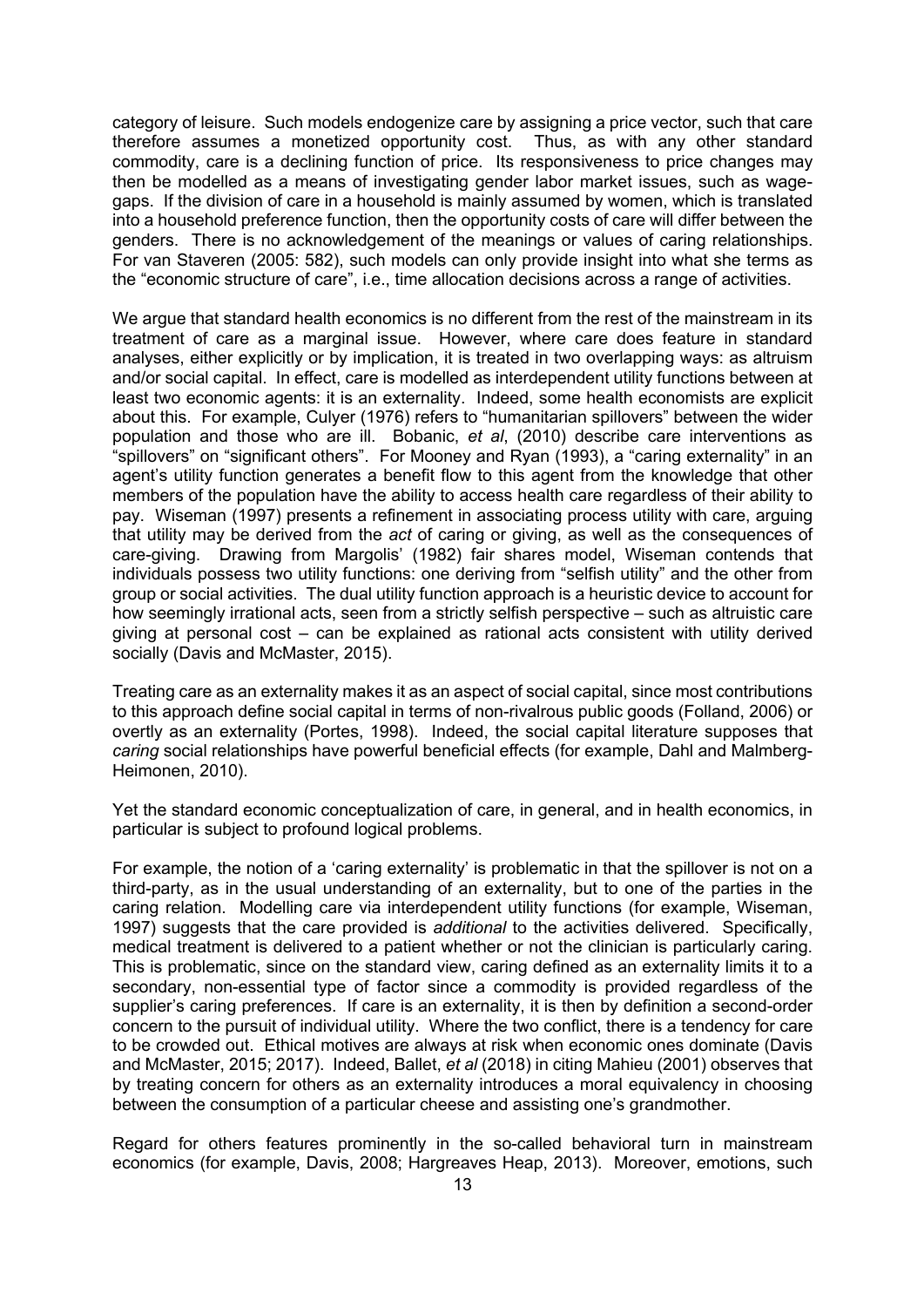as guilt and envy have been incorporated into mainstream models (Ballet, *et al*, 2018). Yet such initiatives tend to theoretically proceed from the examination of anomalies to the standard rational choice model (Hargreaves Heap, 2013), and therefore do not represent an abandonment of, but an amendment to *homo economicus*. Indeed, Shaun Hargreaves Heap argues that the new behavioralism in economics appeals to the mainstream in part due to its methodological frame, which centers on 'as if' reasoning.

Arguably, incorporating emotions into a utility function is reductionist in that an emotion is confined to the properties of any other argument in a utility function; namely, a single measurable dimension. In effect, by theorizing care as other regarding in terms of interdependent utility functions, the standard approach conflates care with its interpretation of altruism, sympathy, and emotions, more generally.

Elias Khalil (2003) provides an insightful analysis of the examination of altruism. He distinguishes three approaches: 'egoistic', where altruism revolves around the expectation of the accrual of future benefits to the altruist; 'egocentric', where there is an interdependency of utilities, and 'altercentric', which, for Khalil refers to a particular personality trait, where, for instance, an individual is pre-disposed – regardless of (monetary) incentives – to be otherregarding. Thus, an altercentric individual may be inclined to behave altruistically by virtue of their ability to demonstrate concern for another where this concern is *not* self-centered.

Mainstream theorizing presents only a specific form of care and altruism, and one that fails to acknowledge social context. Limiting its analytical prospectus to the egoistical variant means that the standard account rests entirely on an individualistic basis in that it does *not* appeal to a moral obligation associated with a particular social role (Davis and McMaster, 2017). Therefore, in our view, this gives altruism, and hence care an ephemeral quality, which is sensitive to the whims of a particular individual and is not necessarily socially embedded in a sense of duty or responsibility.

#### **6. A return to feminist economics: Addressing mainstream neglect?**

Our understanding of care in economics to some extent rests on viewing the economy as a process of social provisioning in the sense expressed by Marilyn Power (2004). Such a lens is evident in pre-neoclassical thinking. Arguably, Smith provides the antecedents for the conceptualization of care in economic behavior. Veblen enriches this through his habit-instinct psychological perspective but fails to sufficiently develop care beyond its instinctive property. Boulding's systems analysis augments Smith's association of care with a particular set of values, such as sympathy. Unfortunately, to the best of our knowledge, beyond some isolated favorable citations of Smith (for example, Bergstorm, 1996), mainstream economics does not, and perhaps cannot retain the notion of social provisioning, which is arguably necessary but insufficient for an appreciation of care. As we understand it, the standard economic approach to care is reductionist in that it is highly sensitive to an individual agent's preferences, and therefore is solely the subject of an optimizing decision rubric with the moral equivalent of commodity choice. In contemporary economics, it is left primarily to feminist economics to address this neglect.

We emphasize two cases where feminist economics is deepening the understanding of care in the economy. The first centers on the philosophical dimension, specifically responsibility. The second, outlines some recent work on care regimes and economic growth.

The standard economic rationalization of the disproportionate distribution of caring labor activities on females, as we noted, rests on preferences, such as women having greater predisposition to childcare (for example, Fuchs, 1988). Such arguments ignore the philosophical,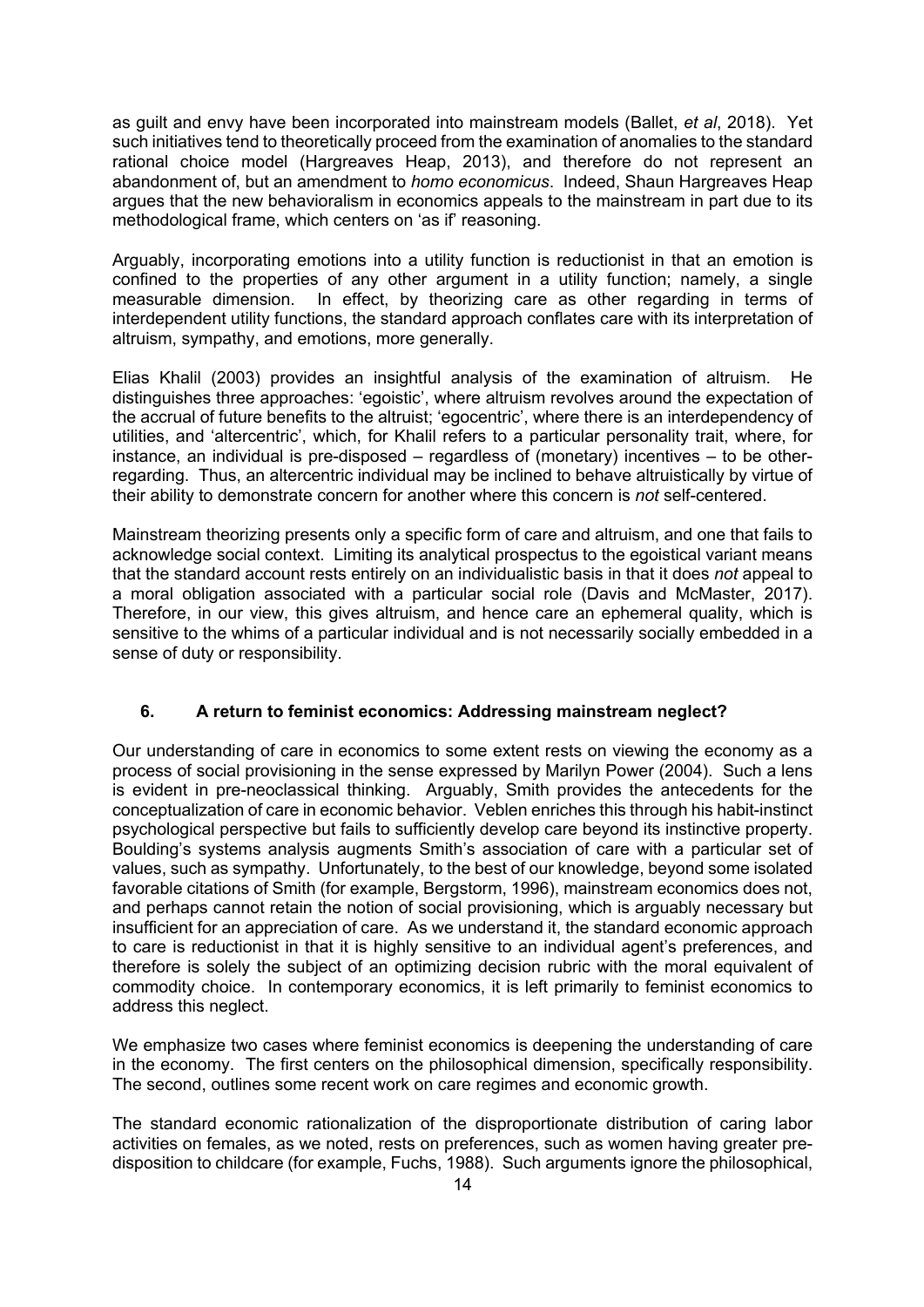specifically ethical aspect of care. The broader care literature examines how much dependencies are associated with the assumption of responsibility for care provision, *inter alia* (for example, Engster, 2005; Tronto, 1993, 2013). Unlike the egocentric altruistic explanation of the mainstream, which makes no reference to social roles, the notion of responsibility refers to a set of moral obligations potentially nested in an individual's social roles, for example by virtue of parenthood or a particular occupation. These responsibilities emerge *regardless* of the individual's preferences, at least in the conventional economic sense. Feminist economics has recognized the heavily gendered aspect to caring responsibilities (for example, Folbre, 1986; Himmelweit, 1995).

Recently, Nelson (2016) has attempted to promote a masculine-oriented ethic and practice of care through the invocation of the "masculine term, 'husbandry'". In its traditional meaning, husbandry is associated with "careful cultivation" and "management" (Nelson, 2016). In other words, it is is evocative of ethical properties of attentiveness and responsibility in productive activities. This, she argues markedly contrasts with the "robotic profit-maximizer … or industrial worker, financialized *masculinity*" (Nelson, 2016: 5, original emphasis) of standard economic accounts of behavior founded on *homo economicus*. Husbandry requires skill and creativity, as well as care, suggesting that the latter is by no means an exclusively feminine preserve. In a powerful conclusion, Nelson (2016: 12) writes:

"Caring is a *human* trait, and care is a human responsibility, in all areas of life in which we find ourselves. Men who neglect their capability to care are less fully men. An economy that neglects care advances toward only greed, robotic work and ecological destruction" (emphasis added).

Although feminist economics transcends methodological boundaries, with the employment of mainstream techniques in the investigation of caring labor, in particular, it nevertheless challenges the adequacy of standard practice, especially the value-ladeness of *homo economicus* (for example, Nelson, 2003). Nelson (2016) appeals for a reconsideration of one of the tenets of the standard approach. *Homo economicus* is the unthinking, robotic pursuit of utility maximization. According to Nelson's argumentation it is thus dehumanizing, and therefore incongruous with an adequate conception of care.

Going beyond the ethical attributes of care, feminist economists also investigate care in terms of social reproduction. Elissa Braunstein and colleagues' work (for instance, Braunstein, *et al*, 2018) on social reproduction and economic growth provides an illustrative example. Braunstein, *et al* attempt to incorporate care into a Kaleckian based model. Again, gender features prominently as they acknowledge care as an output and an aspect of labor-process, disproportionately provided by women. The authors model care in echoes of Keynes' "animal spirits" in what they term as "caring spirits". This is described as investments in human capacities that reflect social norms and individual motivations to care. They claim this is reflected in the structure of the social welfare state. There is an affinity with a varieties of capitalism type analysis in that Braunstein, *et al* are then able to present categorical measures for the purposes of modelling. Moreover, it potentially develops a theory of care from a (Post) Keynesian perspective, which to all intents and purposes has been largely absent (McMaster, 2018).

Care, then is clearly a central concern for feminist economics, and arguably its adoption and development of the notion of social provisioning associated with Classical political economy facilitates elaboration. The narrower foundation of mainstream economics suggests that it can only present a rather superficial account of care in the economy.

#### **7. Conclusions**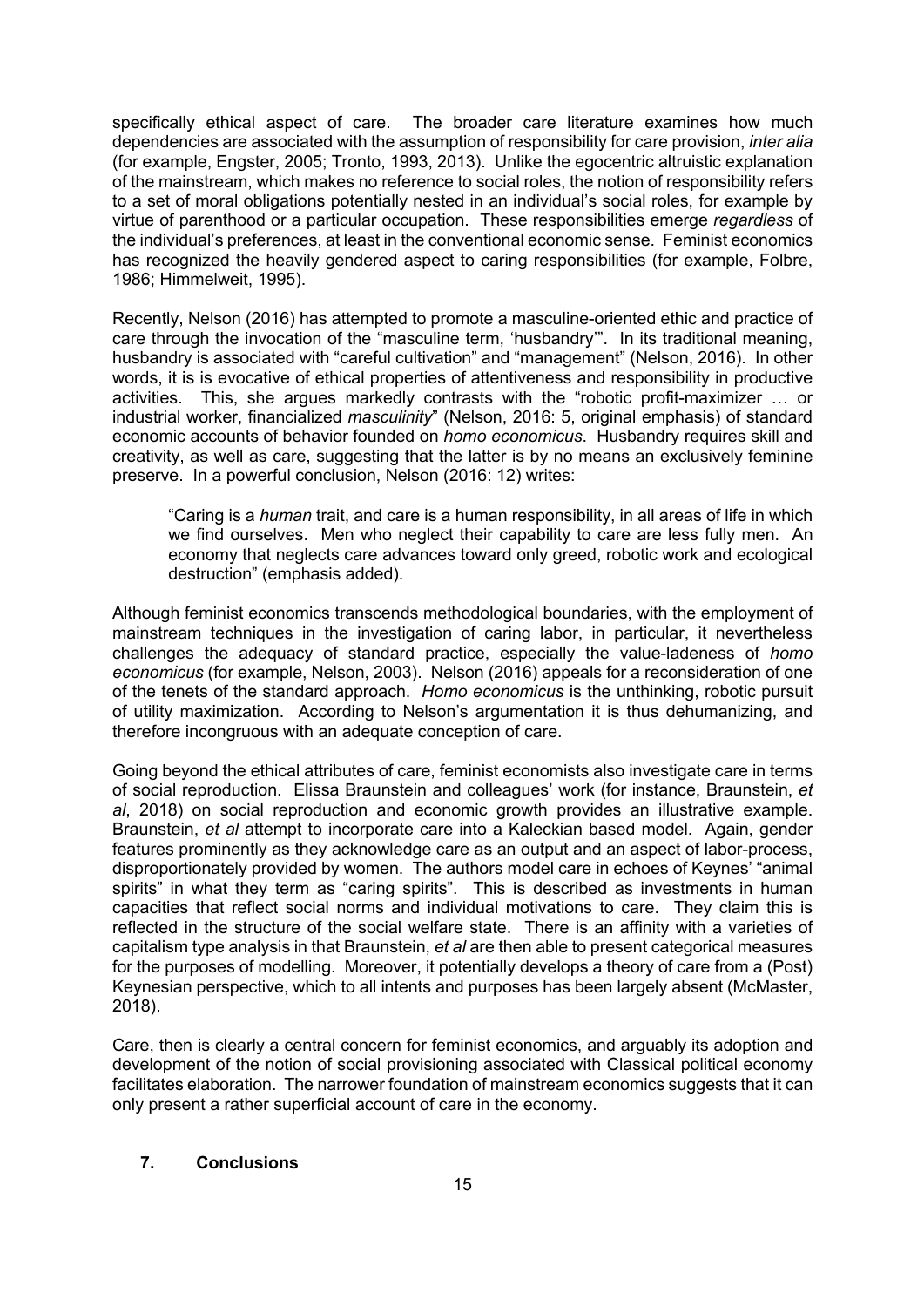We believe that charting the history of care in economic thought is important as it serves at least two purposes: first, that prominent figures in a more political economy tradition at least acknowledged care as a feature of economic life. Second, with the emergence of what is now mainstream economics, care was (and is) marginalized in the conceptualization of human behavior. Those areas of standard economics that attempt to model care, such as family and health economics, reduce it to an argument in an interdependent utility function. In doing so, care has the moral equivalence of any commodity. This may render modelling easier in tracing utility maximizing individuals' choice sets but generates questionable ethical issues. Is care really equivalent to a commodity?

The systems approach of Kenneth Boulding provides an insightful means of challenging the moral equivalence of care and commodities in the standard approach. Boulding's thinking questions the basis of treating care as an externality and demonstrates the reductionist tenor of the mainstream. Under Boulding's schema, the standard approach is confined to the exchange system, and care would be located in the integrative. While these two systems are not entirely discrete, there remains the issue as to whether care can be adequately understood by an approach solely nested in the exchange system. Yet, whilst Boulding's analysis is promising from the perspective of furnishing a deeper understanding of care, it is frustratingly under-developed in that, at least to the best of our knowledge, Boulding makes no explicit reference to care.

It is left to feminist economics to develop a richer understanding of the importance of care. Here there is no avoidance of the complexities of care, nor its ethical underpinnings. The origins of the care concept in feminist social science, economics, and philosophy lie in recognition of social provisioning and within this the importance of unpaid labor in non-market domains. Feminist economics, in our view resuscitates and augments the insights of the political economy conception of social provisioning, such as power structure and ethical framing in an evolutionary dynamic. More specifically, this analysis acknowledges the relational aspect of care and caring. Having a caring attitude, involves not just an orientation on the part of the caregiver, but also a personal engagement with the overall well-being of the recipient of care. This thinking recalls Smith's early view of care as bound up with affection, sympathy, and virtue. The feminist agenda on care is challenging, then, in that its implications confront the conventional rubric of economic organization predicated on self-interest. What if *homo economicus* was usurped by *homines curans* (Tronto, 2017)?

#### **References**

Ballet, J., Petit, E., and Pouchain, D. (2018) What mainstream economics should learn from the ethics of care, *Œconomia*, 8: 187-208.

Baumol, W. G. and Bowen, W. G. (1965) On the performing arts: the anatomy of their economic problems, *American Economic Review*, 50: 495-502.

Becker, G. A. (1976) *The Economic Approach to Human Behavior*, Chicago: University of Chicago Press.

Becker, G. A. (1981) *A Treatise on the Family*, Harvard University Press: Cambridge MA.

Bergmann, B. (1986) *The Economic Emergence of Women*, New York: Basic Books.

Bergstorm, T. C. (1996) Economics in a family way, *Journal of Economic Literature*, 34: 1903- 1934.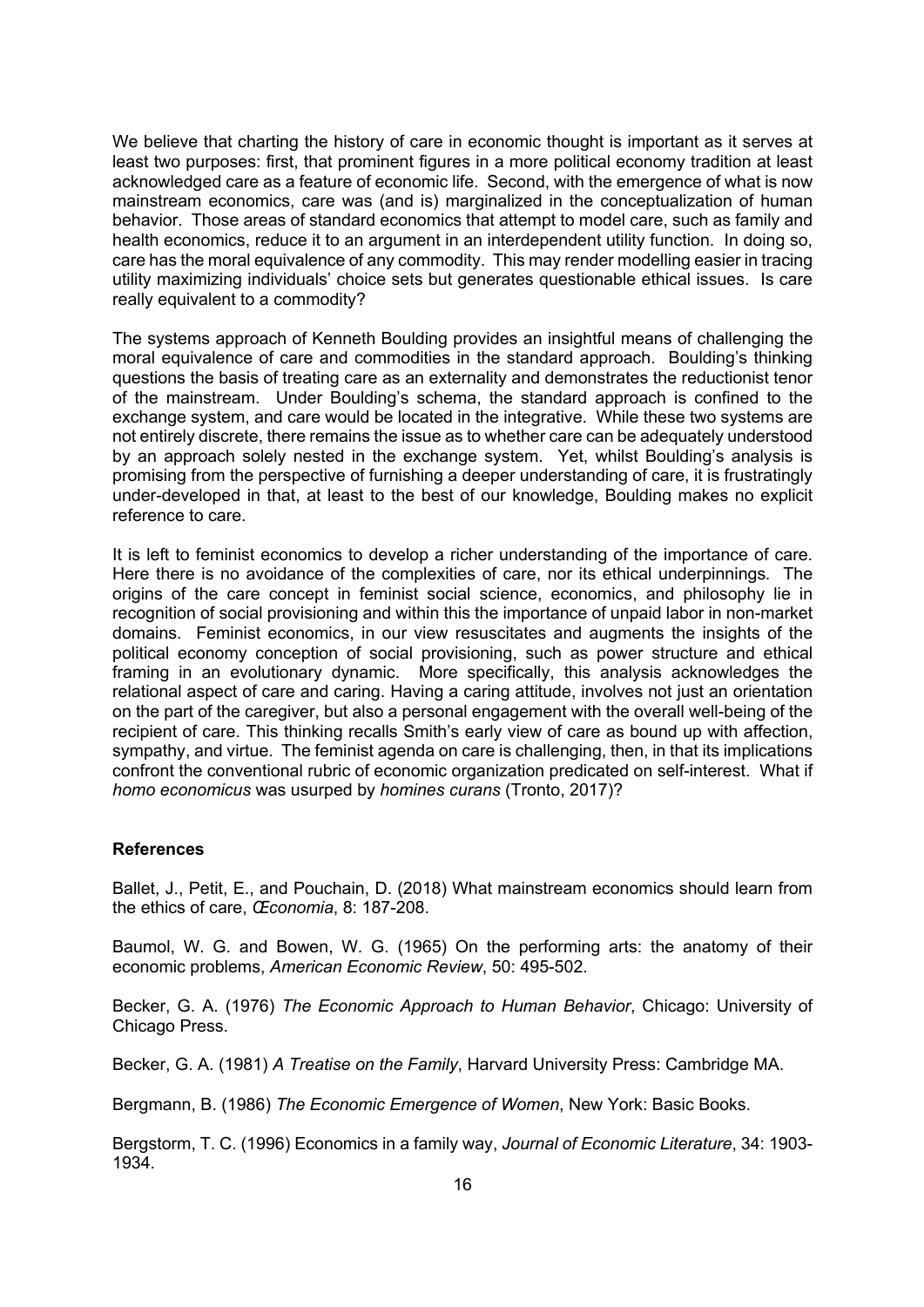Boulding, K. E. (1966) The concept of need in health services, *Milbank Memorial Fund Quarterly*, 44: 202-223.

Boulding, K. E. (1969) Economics as a moral science, *American Economic Review*, 59: 1-12.

Boulding, K. E. (1973) *The Economy of Love and Fear: A Preface to Grants Economics*, Belmont, CA: Wadsworth Publishing Company.

Boulding, K. E. (1986) What went wrong with economics? *The American Economist*, 30: 5-12.

Braunstein, E., Seguino, S., and Bouhia, R. (2018) Social reproduction, gender equality and economic growth, paper presented at the Association for Social Economics, World Congress, June.

Camic, C. and Hodgson, G. M. (eds) (2011) *Essential Writings of Thorstein Veblen*, London: Routledge.

Davis, J. B. (2008) The turn in recent economics and return of orthodoxy, *Cambridge Journal of Economics*, 32: 349-366.

Davis, J. B. and McMaster, R. (2015) Situating care in mainstream health economics: An ethical dilemma? *Journal of Institutional Economics*, 11: 749-767

Davis, J. B. and McMaster, R. (2017) *Health* Care *Economics*, Routledge: London and New York.

Dow, S. C. (2002) Historical reference: Hume and critical realism, *Cambridge Journal of Economics,* 26: 683-695.

Dow, A. and Dow, S. C. (eds) (2006) *A History of Scottish Economic Thought*, Routledge: London.

Edwards, S. D. (2009) Three versions of an ethics of care, *Nursing Philosophy*, 10: 231-240.

England, P., Budig, M. and Folbre, N. (2002) Wages of virtue: The relative pay of care work, *Social Problems* 49 (4): 455-73.

Engster, D. (2005) Rethinking care theory: The practice of caring and the obligation to care, *Hypatia*, 20: 50-74.

Evensky, J. (2005) Chicago Smith versus Kirkaldy (sic) Smith, *History of Political Economy*, 37: 197-203.

Folbre, N. (1986) Of hearts and spades: Paradigms of household economics, *World Development*, 14: 245-255.

Folbre, N. (1995) 'Holding hands at midnight': The paradox of caring labor, *Feminist Economics*, 1: 73-92.

Folbre, N. and Nelson, J. A. (2000) For love or money – Or both? *Journal of Economic Perspectives*, 14: 123-140.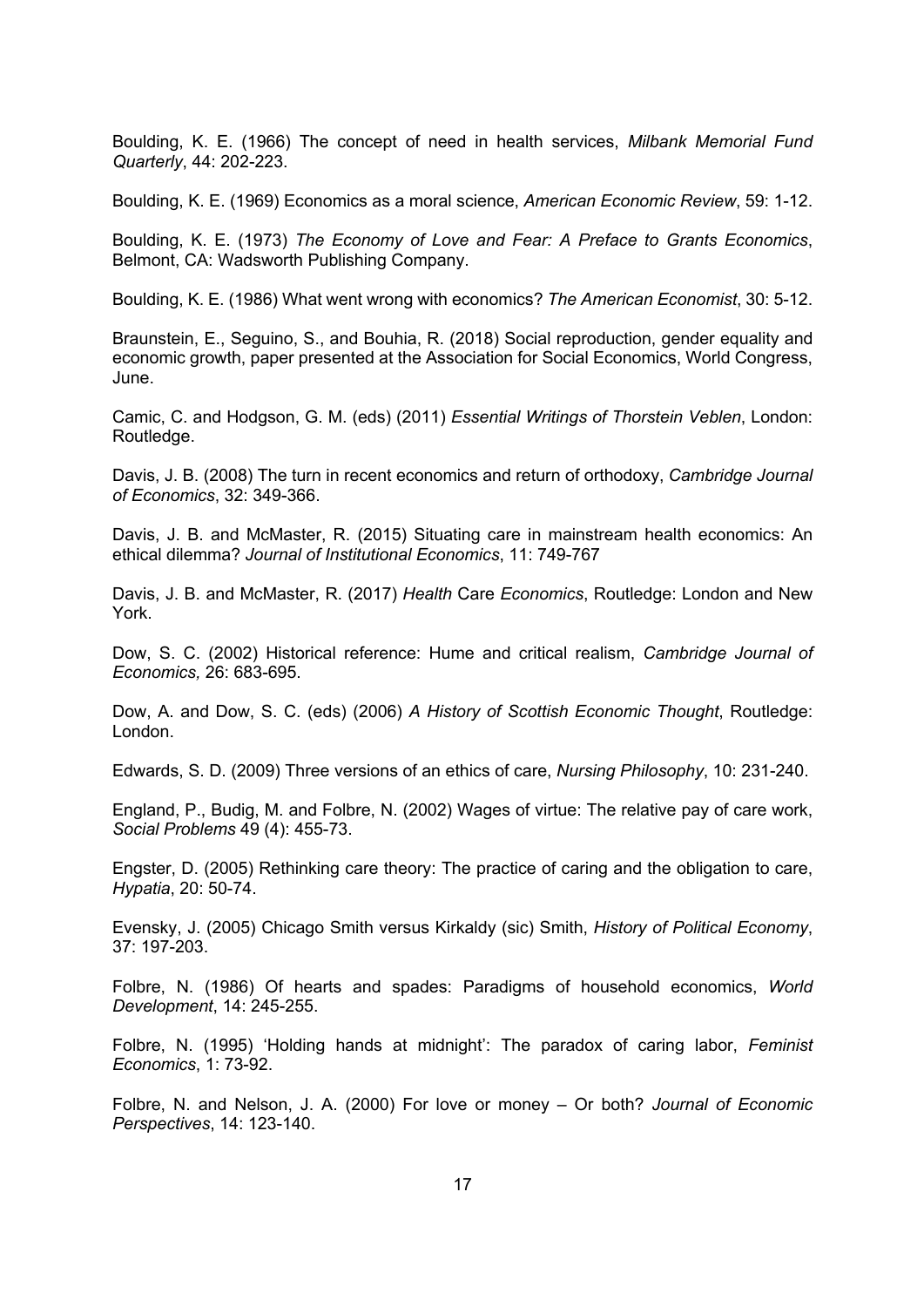Folland, S. (2006) Value of life and behavior toward health risks: An interpretation of social capital, *Health Economics*, 15: 159-171.

Fuchs, V. (1988) *Women's Quest for Economic Equality*, Harvard University Press: Cambridge.

Garnett, R. (2019) Smith after Samuelson: Care and harm in a socially entangled world, *Forum for Social Economics*, 48: 125-136.

Gilligan, C. (1982) *In a Different Voice: Psychological Theory and Women's Development*, Harvard University Press: Cambridge, MA.

Hargreaves Heap, S. P. (2013) What is the meaning of behavioural economics? *Cambridge Journal of Economics*, 37: 985-1000.

Held, V. (2006) *The Ethics of Care: Personal, Political, and Global*, Oxford University Press: Oxford.

Himmelweit, S. (1995) The Discovery of 'unpaid work': The social consequences of the expansion of 'work', *Feminist Economics* 1: 1-19.

Himmelweit, S. (2007) The prospects for caring: Economic theory and policy analysis, *Cambridge Journal of Economics*, 31: 581-599.

Ironmonger, D. (1996) Counting outputs, capital inputs and caring labor: Estimating gross household product, *Feminist Economics*, 2: 37-64.

Khalil, E. (2003) What is altruism? *Journal of Economic Psychology* 25: 97-123.

Kologlugil, S. (2016) Thorstein Veblen's Darwinian framework and gene-culture coevolution theory, *European Journal of the History of Economic Thought*, 23: 641-672.

Mahieu, F. (2001) *Ethique Économique: Fondements Anthropologiques.* Paris: L'Harmattan.

Margolis, H. (1982) *Selfishness, Altruism and Rationality*, Cambridge: Cambridge University Press.

Marx, K. (1990 [1867]) *Capital*, Volume 1, London: Penguin.

McMaster, R. (2018) Does Post-Keynesianism need a theory of care? in *Money, Method, and Contemporary Post Keynesian Economics*, Dow, S. C., Jespersen, J., and Tily, G. (eds), Cheltenham: Edward Elgar..

Montes, L. (2003) *Das Adam Smith problem*: Its origins, the stages of the current debate, and one implication for our understanding of sympathy, *Journal of the History of Economic Thought*, 25: 63-90.

Mooney G. and Ryan M. (1993) Agency in health care: getting beyond first principles. *Journal of Health Economics*, 12: 125–135.

Nelson, J. A. (2003) Confronting the science/value split: Notes on feminist economics, institutionalism, pragmatism and process thought, *Cambridge Journal of Economics*, 27: 49- 64.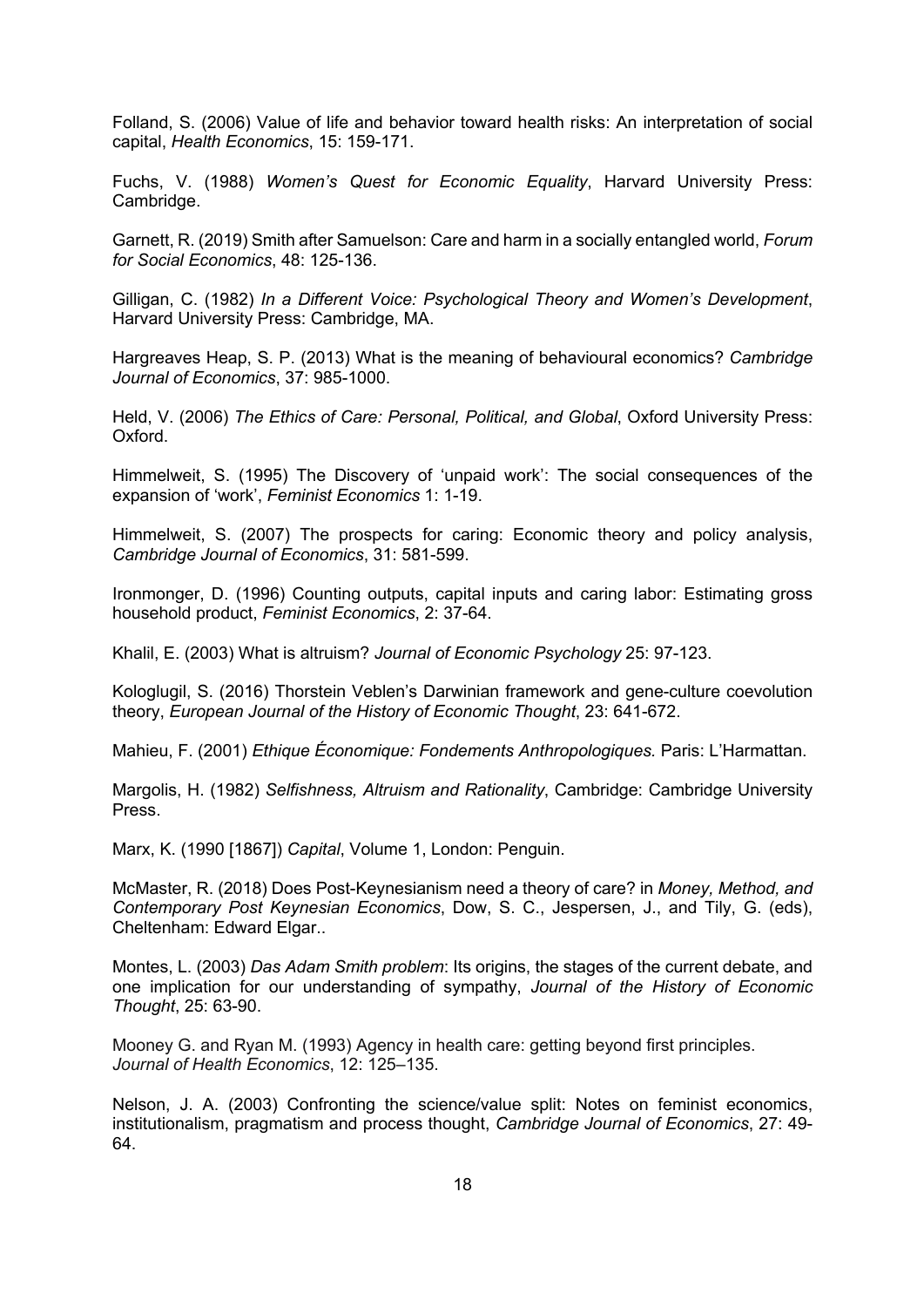Nelson, J. A. (2006) *Economics for Humans*, Chicago: Chicago University Press.

Nelson, J. A. (2011) For love or money? Current issues in the economics of care, *Journal of Gender Studies*

(Ochanomizu University): 1-19, http://www.igs.ocha.ac.jp/igs/IGS\_publication/journal/14/1- 20.pdf

Nelson, J. A. (2013) Gender and caring, in *Handbook of research on gender and economic life*, D. Figart and T. Warnecke, eds., Cheltenham: Edward Elgar Publishing.

Nelson, J. A. (2016) Husbandry: A (feminist) reclamation of masculine responsibility for care, *Cambridge Journal of Economics*, 40: 1-15.

Noddings, N. (1984) *Caring*, University of California Press: Berkley.

Portes, A. (1998) Social capital: Its origins and applications in modern sociology, *Annual Review of Sociology*, 24: 1-24.

Power, M. (2004) Social provisioning as a starting point for feminist economics, *Feminist Economics*, 10: 3-19.

Samuels, W. J. (1977) The political economy of Adam Smith, *Ethics*, 87: 189-207.

Schwarzenbach, S. (1996) On civic friendship, *Ethics*, 107: 97-128.

Smith, A. (2000 [1759]) *The Theory of Moral Sentiments*, Prometheus Books: Amherst MA.

Smith, A. (2000 [1776]) *An Inquiry into the Nature and Causes of the Wealth of Nations*, Penguin: London.

Terjesen, A. (2011) Adam Smith cared, so why can't modern economics? The foundations of care ethics in early economic theory, in Hamington, M. and Sander-Staudt, M. (eds), *Applying Care Ethics to Business*, Issues in Business Ethics (34), Springer: New York.

Titmus, R. (1971) *The Gift Relationship: From Blood to Social Policy*, George Allen and Unwin: London.

Tronto, J. C. (1993) *Moral Boundaries: A Political Argument For an Ethic of Care*, Routledge: London.

Tronto, J. C. (2013) *Caring Democracy: Markets, Equality, and Justice*, New York University Press: New York.

Tronto, J. (2017) There is an alternative: *Homines curans* and limits of neo-liberalism, *International Journal of Care and Caring*, 1: 27-43.

van Staveren, I. (2001) *The Values of Economics: An Aristotelian Approach*, Routledge: London.

van Staveren, I. (2005) Modelling care, *Review of Social Economy*, 63: 567-586.

Veblen, T. B. (2000 [1914]) *The Instinct of Workmanship and the State of the Industrial Arts*, Kessinger Publishing: Whitefish, MN.